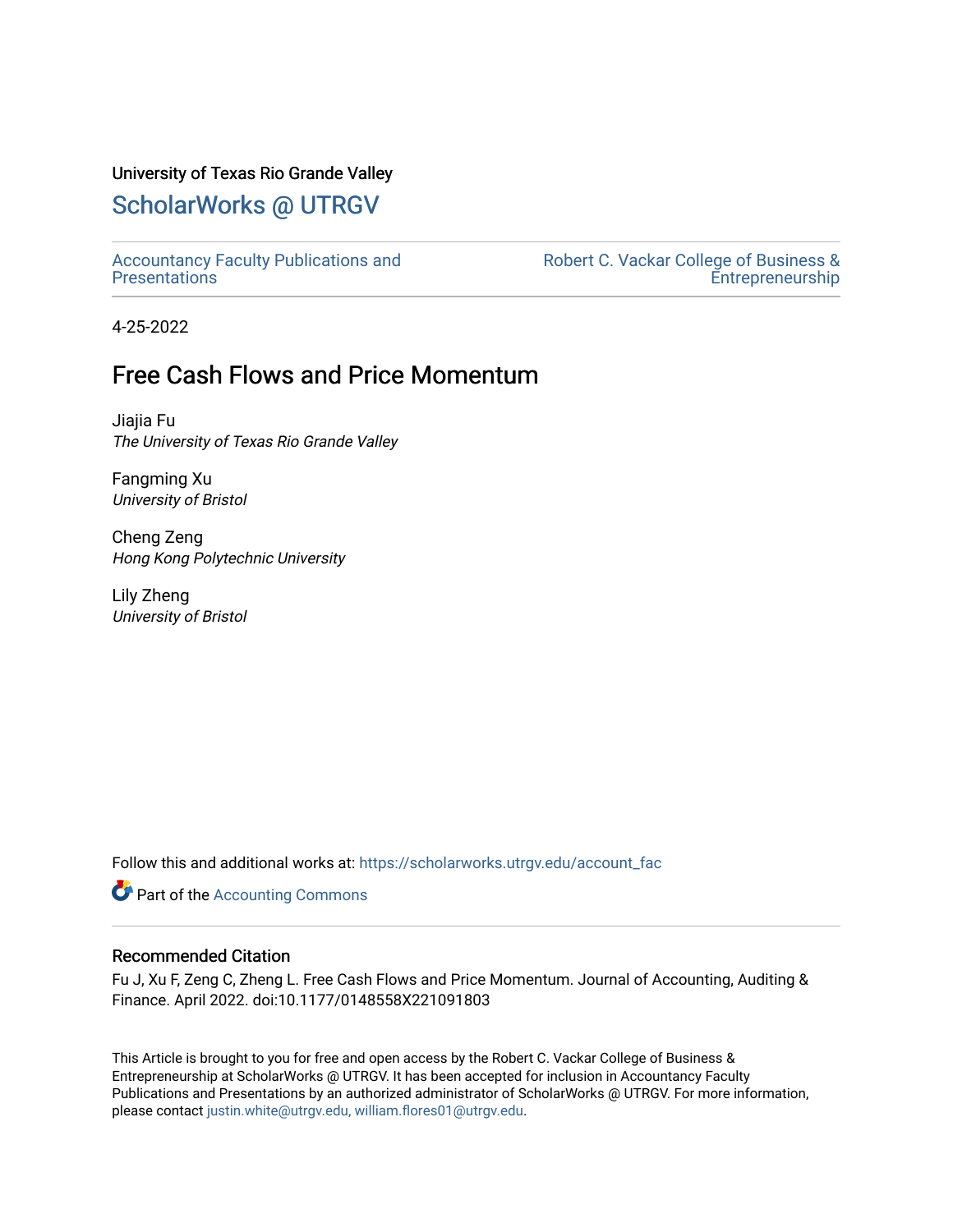# Free Cash Flows and Price Momentum

Journal of Accounting, Auditing & Finance 1–28 ©The Aut<u>hor(s)</u> 2022 Article reuse guidelines: sagepub.com/journals-permissions [DOI: 10.1177/0148558X221091803](https://doi.org/10.1177/0148558X221091803) journals.sagepub.com/home/JAF



# Jiajia Fu<sup>l</sup>, Fangming Xu<sup>2</sup>, Cheng Zeng<sup>3</sup>, and Liyi Zheng<sup>2</sup>

#### Abstract

This study investigates the role of free cash flows and (cross-sectional and time-series) price momentum in predicting future stock returns. Past returns and free cash flows each positively predict future stock returns after controlling for the other, suggesting that cash flows and momentum both contain valuable and distinctive information about future stock returns. A strategy of buying past winners with high free cash flows and shorting past losers with low free cash flows significantly outperforms the traditional momentum trading strategy. The enhanced performance is not sensitive to investor sentiment, time variations, or transaction costs. Further analysis shows that the incremental cash flow effects are largely attributable to net distributions to equity/debt holders. Overall, our findings shed light on the role of corporate fundamentals in technical trading strategies.

#### Keywords

free cash flows, cross-sectional momentum, time-series momentum, fundamental analysis, technical trading

#### Introduction

Cash is the lifeblood of a business, yet managers and investors tend to fixate upon earnings and overlook cash flows. Even sophisticated market participants such as financial analysts sometimes neglect cash flow information. For example, on January 23, 2018, Netflix Inc. shares rose by 13% after the company's fourth-quarter earnings announcement. This increase was primarily because most analysts believed that the company had done very well in reported earnings; however, its cash flow generation was ''abysmal and worsening.''<sup>1</sup> In addition, because the U.S. government does not require companies to provide complete financial statements in quarterly earnings releases, the disclosure of items from the statement of cash flows remains infrequent (Miao et al., 2016). Accordingly, the

<sup>1</sup>The University of Texas Rio Grande Valley, Edinburg, USA

Corresponding Author:

Liyi Zheng, School of Accounting and Finance, University of Bristol, 15-19 Tyndalls Park Road, Bristol BS8 1PQ, UK.

Email: liyi.zheng@bristol.ac.uk

<sup>&</sup>lt;sup>2</sup>University of Bristol, UK

<sup>&</sup>lt;sup>3</sup>The Hong Kong Polytechnic University, Hong Kong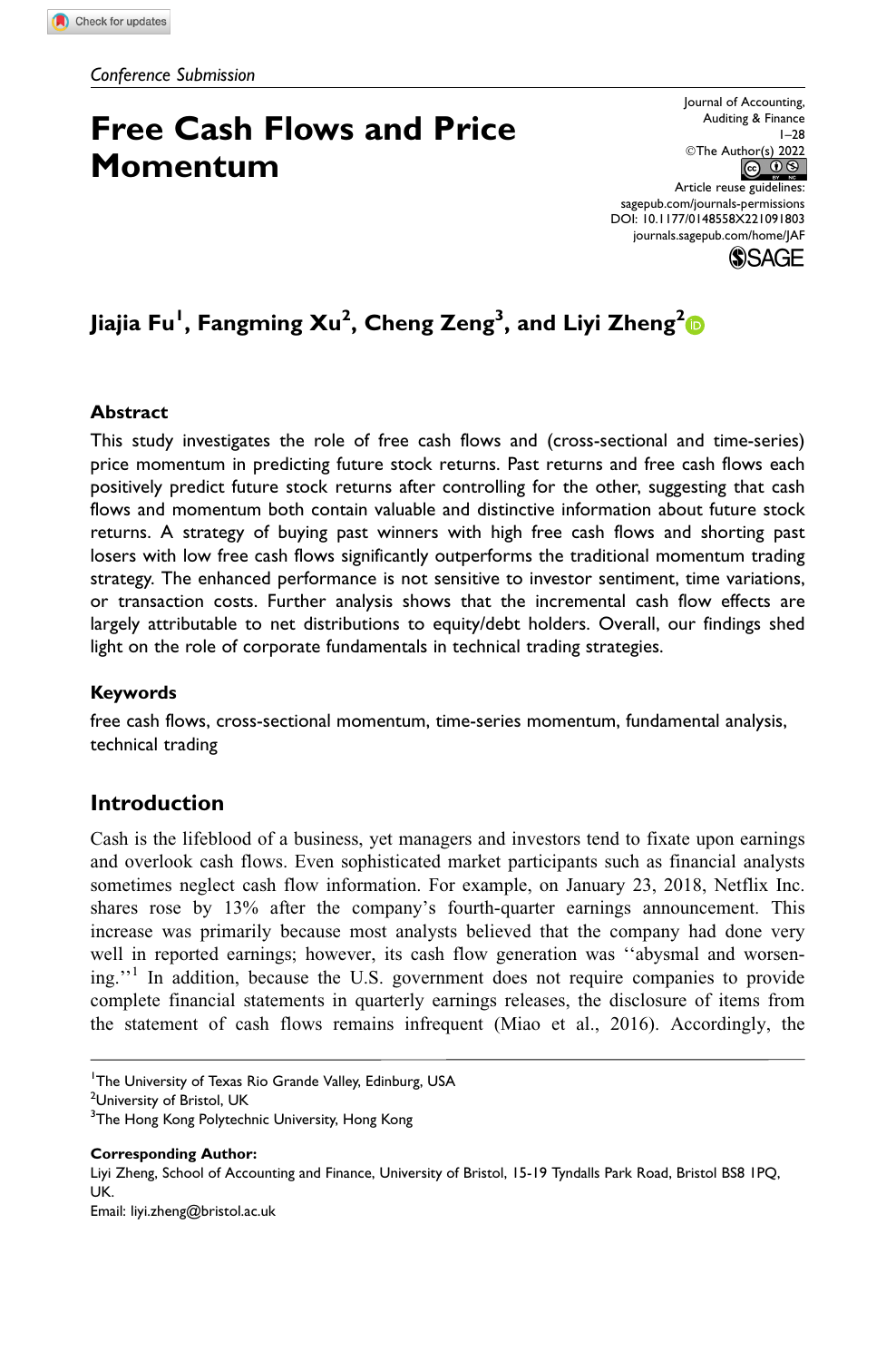valuation implications of cash flows are relatively underexamined in previous research (Adame et al., 2020; Dechow et al., 2008).<sup>2</sup> Our study attempts to address this gap in the literature by examining the role of free cash flows (FCFs) in predicting future stock returns when interacting with price momentum.

Price momentum was first documented by Jegadeesh and Titman (1993), who find that a trading strategy of buying past winners and shorting past losers generates significant profits. This anomaly is robust across asset classes, sample periods, and geographic markets (e.g., Asness et al., 2013; Chan et al., 1996; Griffin et al., 2005), and cannot be explained by the standard asset pricing models (e.g., Fama & French, 1996; Grundy & Martin, 2001). Recent research extends the literature from cross-sectional momentum (CSMOM) to timeseries momentum (TSMOM) and finds strong positive predictability from a stock's own past returns (e.g., Huang et al., 2020; Moskowitz et al., 2012). The momentum anomaly has been acknowledged as one of the biggest challenges to asset pricing (Fama & French,  $2008, 2016$ .<sup>3</sup>

Despite extensive evidence on the robustness of the momentum anomaly, a consensus has yet to be reached regarding the source of stock return predictability based on past returns. Chan et al. (1996), the first to explore this question, posit that one important avenue to understand the price momentum is to explore how it relates to the market's pricing of fundamental information.<sup>4</sup> They link the price momentum to the market's underreaction to earnings surprises based on the possibility that a stock's prior 6-month returns capture the market's reaction to the most recent earnings surprise. They find that past returns and past earnings surprises both predict large drifts in future returns after controlling for the other. Subsequent studies extend Chan et al. (1996) by examining how past returns interact with other key accounting-based measures that carry important messages on firm performance, including the systematic component of earnings momentum (Chordia  $\&$ Shivakumar, 2006), revenue surprise (Chen et al., 2014), and accruals (Gu & Wu, 2020).

However, to the best of our knowledge, the empirical evidence on how the interplay of FCFs with price momentum predicts future returns is sparse. This omission is unfortunate given that FCFs are fundamental to firm valuation and price formation (Copeland et al., 2000). Our study investigates (a) whether the predictability of price momentum is subsumed by FCFs, and (b) whether a trading strategy based on FCFs and past returns generates larger profits than the traditional momentum strategy. We consider both CSMOM and TSMOM and decompose FCF by their uses—distribution to debt or equity holders—to gain additional insight on how different sources of cash flows affect price momentum.<sup>5</sup>

We start by sorting and ranking stocks independently based on their past returns and FCFs. Consistent with previous research (e.g., Asness et al., 2013; Jegadeesh & Titman, 1993, 2001), we classify stocks with the highest past returns as winners and those with the lowest past returns as losers. After controlling for the past returns in both two-way analysis and the Fama–MacBeth regressions, we find that cash flows exhibit significant explanatory power for future stock returns. We also find that the portfolio payouts are unaffected by alternative techniques of portfolio formation. Similarly, after controlling for cash flows, we find that the profitability of the momentum strategy remains robust, with the momentum profits being higher in low FCF firms. Our results suggest that FCFs and past returns both contain valuable and distinctive information for forecasting stock returns.<sup>6</sup>

Next, we propose an *enhanced momentum strategy* based on the combined signal from past returns and FCFs (the FCF-based momentum strategy). Our results show that conditioning the momentum trading strategy on cash flows substantially boosts portfolio profits. Specifically, if we long winner stocks with high cash flows and short loser stocks with low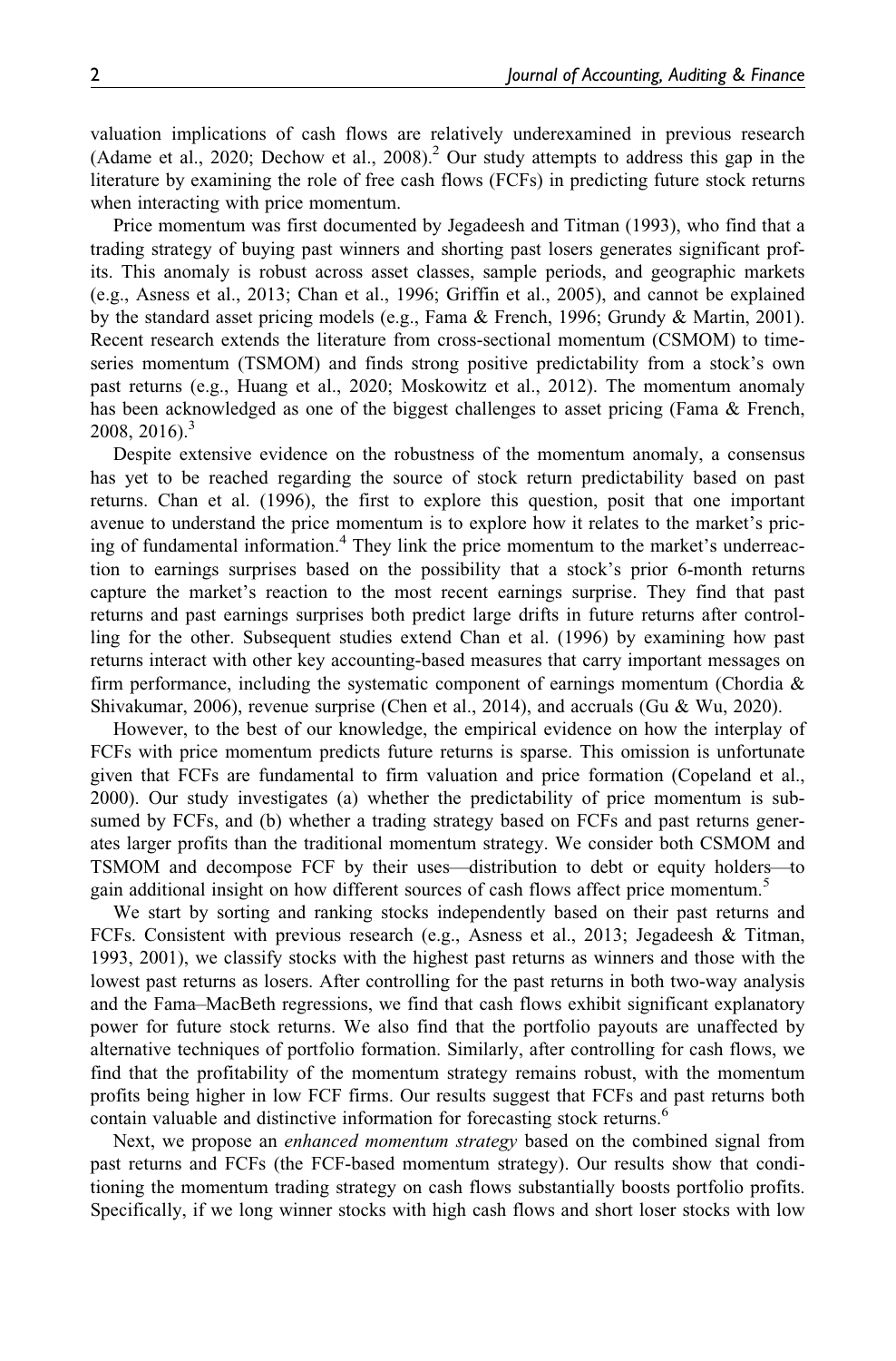cash flows and then hold them for 6 months following the formation month, this net zeroinvestment portfolio will yield monthly returns up to 1.47%. In comparison, the monthly returns of the traditional price momentum over our sample period are only 0.75%. Besides the sizable improvement in terms of monthly portfolio returns, the enhanced momentum strategies also exhibit much smaller downward risks (measured with skewness and kurtosis) and almost double the Sharpe ratio of the traditional momentum strategy. In the sensitivity checks, we find that our enhanced momentum strategy outperforms the traditional momentum strategy across different levels of investor sentiment and time periods.

Dechow et al. (2008) argue that, among cash flow components, retained cash flows are less persistent compared with the distribution parts to equity and debt holders. We predict that components with relatively high persistence are more likely to be underpriced if investors fixate on earnings. Following Dechow et al. (2008), we decompose FCFs into changes in the annual cash balance, net distributions to equity holders, and net distributions to debt holders. As expected, our results show that the underpricing of cash flows is driven by net cash distributions to equity and debt holders. Portfolios formed on net distributions to equity holders/debt holders yield significant excess returns in both winner and loser groups. In addition, the incremental effects of cash flows on the momentum performance correspond predominantly to the net distributions to equity and debt holders.

We have so far reported that the enhanced momentum strategy (i.e., buying past winners with high cash flows and shorting past losers with low cash flows) generates superior payoffs relative to those that could be achieved by the conventional momentum strategy. However, some recent papers have proposed several different but not mutually exclusive explanations of momentum: the accrual anomaly, the growth explanation, the limit of arbitrage, and the risk-based explanation. Therefore, we test whether the superior performance of the FCF-based momentum strategy can be attributed to these alternative explanations.

First, one may reasonably be concerned that the mispricing of FCFs can be attributable to the accrual anomaly. To test this alternative explanation, we consider three partition variables: total accruals, dictionary accruals, and growth in net operating assets. We divide our sample into high and low accrual groups and repeat our main analysis. Our results suggest that the incremental effect of FCFs on momentum payoffs cannot be fully explained by the accrual anomaly.

Second, we examine whether *limits-to-arbitrage* can explain the profits of our enhanced momentum strategy. Arbitrage is costly. Trading frictions (e.g., transaction costs) may potentially restrict arbitrageurs' trading behavior, which subsequently causes mispricing (Lam & Wei, 2011). Arbitrage is also risky. Momentum effects are stronger among high idiosyncratic volatility stocks (Arena et al., 2008). We employ five proxies for limits-to-arbitrage. If the superior performance of our enhanced momentum strategy is due to the limit of arbitrage, then the superiority should disappear in groups with low arbitrage constraints. However, we find that the enhanced momentum trading strategy yields higher returns than the traditional momentum strategy in both high and low limits-to-arbitrage groups.

Third, we conduct a series of risk control tests to examine whether the enhanced momentum effect is attributable to risk. We repeat portfolio analyses after replacing raw stock returns with size-adjusted returns, size- and book-to-market-adjusted returns, and industry-adjusted returns. We also estimate alphas for the intersection portfolios using six conventional asset pricing models. Our results support the conjecture that the momentum effect and the cash flow effect are distinct and that the enhanced performance of the FCFbased momentum strategy cannot be fully captured by the existing asset pricing models and common risk factors.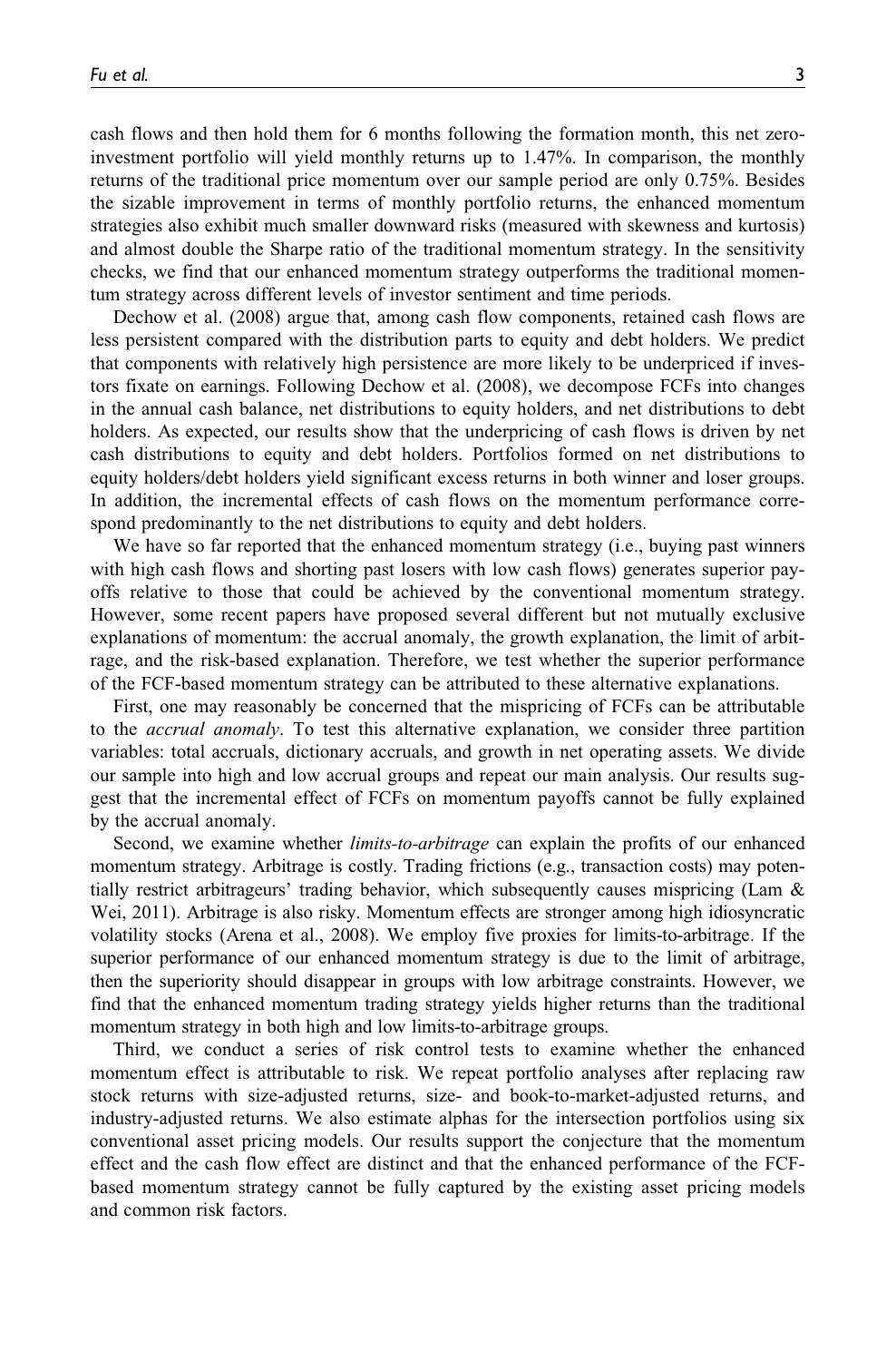Finally, we extend the Fama–French (FF) three factors with a mimic factor of earnings surprises Standardized Unexpected Earnings (SUE factor) to test whether the cash flow effects, the momentum effects, and the FCF-based momentum strategy can be explained away by the SUE factor. After controlling for the SUE factor, we find that the cash flow effects, for both past loser and winner stocks, remain strong, but the profits of the CSMOM and TSMOM strategies disappear for stocks with high FCF. This suggests that the combined explanatory effect of FCFs and earnings surprises on price momentum is prominent. In contrast, the FCF-enhanced momentum strategies continue to present superior performance.

Our study contributes to the literature in the following ways. First, we contribute to the recent development in the literature that incorporates profitability, investment, and expected earnings growth, among other factors based on accounting numbers, in explaining future expected returns (Fama & French, 2015; Hou et al., 2015; Penman & Zhang, 2020; Penman & Zhu, 2022). Our results suggest that cash flow and past returns contain distinct information that the market fails to react efficiently. The strong positive association between cash flows and future returns, after controlling for various risk factors, supports the notion that investors fixate on earnings and thus underprice cash flows.

Second, our article adds to the research that explores enhanced momentum strategies by relating firm-specific attributes to the traditional momentum strategies. Prior research has examined revenue growth (Sagi & Seasholes, 2007), dividends (Asem, 2009), revenue surprise and earnings surprise (Chen et al., 2014), and the quality of governance (Sherif  $\&$ Chen, 2019). We show that an enhanced momentum strategy that buys firms with high past returns and high FCFs and sells firms with low past returns and low FCFs outperforms the traditional momentum strategy. Unlike the above studies that limit their investigation to CSMOM, our study examines both CSMOM and TSMOM in a unified setting.<sup>7</sup> Results on the enhanced momentum strategy provide implications on how investors process information contained in cash flows and past returns interactively in pricing stocks.

Third, our study contributes to the accounting literature on the pricing of earnings components and cash flows in particular. When examining how investors process earnings components in pricing stocks, prior research extensively focuses on accruals—the noncash component of earnings (Fairfield et al., 2003b; S. A. Richardson et al., 2005; Sloan, 1996). The valuation implications and the market perceptions of cash flows are relatively underexamined (Adame et al., 2020; Cheng & Hollie, 2008). Extant studies on the mispricing of cash flows mostly investigate whether cash flows are distinct from accruals in predicting future returns (Cheng & Thomas, 2006; Houge & Loughran, 2000; Hribar & Yehuda, 2015). We extend the literature by providing evidence on how FCFs interact with past returns in predicting future returns. Our results also show that the underpricing of cash flow is driven by net cash distributions to equity and debt holders.

The remainder of this article is organized as follows. The ''Related Literature and Hypothesis Development'' section reviews relevant literature on the valuation effect of cash flows and develops our testable hypotheses. The ''Data and Method'' section describes the data and methodology. The empirical results are discussed in the ''Empirical Results'' and ''Further Analyses'' sections. The ''Conclusion'' section concludes the article.

#### Related Literature and Hypothesis Development

#### The Valuation Role of Cash Flows

The first strand of literature pertinent to our study relates to the valuation implication of cash flows. A positive relation between cash-based measures and future returns is well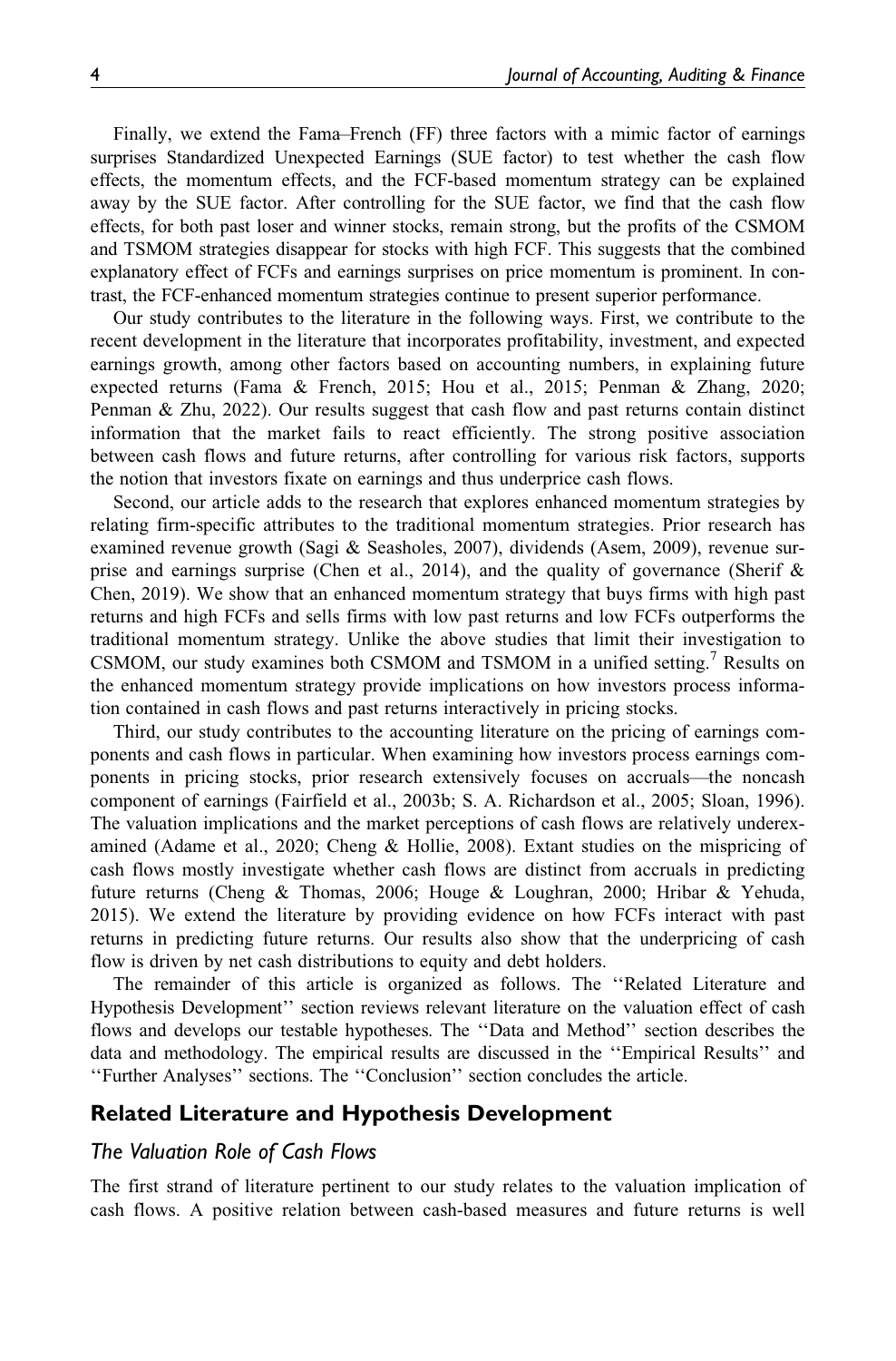documented (Hackel et al., 2000; Houge & Loughran, 2000; Lakonishok et al., 1994). Prior studies attribute this positive relation to investors' inability to process cash flow information, and they provide two behavioral explanations. On one hand, because cash-to-price (C/P) is a common value-glamor proxy, the positive relation between cash flows and future returns is viewed as value/glamor phenomenon in the finance literature—a fact that value stocks outperform growth stocks. In an influential paper, Lakonishok et al. (1994) attribute the superior performance of high C/P stocks (value stocks) to investors' exceptional errors on firms' future growth rates. They find that value stocks are underpriced because investors extrapolate poor past growth rates into the future and thus are overly pessimistic about such stocks.

On the other hand, accounting papers tend to attribute investors' underpricing of cash flow to their failure to appreciate its high persistence relative to accruals. Sloan (1996) shows that accruals are less persistent than operating cash flows for 1-year-ahead earnings, and firms with high (low) accruals tend to have abnormally low (high) future stock returns. He interprets the results as suggesting that investors fixate on earnings and thus overprice (underprice) the component of earnings with lower (higher) persistence. Houge and Loughran (2000) extend Sloan's (1996) work by documenting approximately 10.4% annualized excess returns to a trading strategy based on cash flows. They also find that although cash flows and accruals are negatively related, the hedge portfolios based on cash flows and those based on accruals contain mostly firms with distinct size, book-to-market, and persistence characteristics. Desai et al. (2004) and Cheng and Thomas (2006) investigate whether cash flows subsume accruals in predicting future returns and report mixed results. Hribar and Yehuda (2015) incorporate the firm life cycle concept and find that FCFs subsume mispricing of total accruals in the maturity and decline stages but not in the growth stage, consistent with accruals and cash flows containing unique information in the growth stage. In summary, this strand of literature mainly focuses on whether cash flows are distinct from accruals in predicting future returns.

Recent accounting research demonstrates that so-called anomalous returns predicted by accounting numbers reflect normal returns for risk. Theoretical work in Penman and Zhang (2020) shows how accounting numbers convey information about risk when prepared under conservative accounting. Penman and Zhang (2021) seek validation of the theory and provide empirical support by examining how the book rate of return is connected to risk and expected stock returns. A more recent study by Penman and Zhu (2022) connects accounting principles (e.g., clean surplus and earnings recognition) with consumption risk. They develop an asset pricing model that equates expected returns to accounting metrics that a priori indicate expected future earnings growth at risk. Given that cash flows are one of the key accounting characteristics in valuation, these studies suggest a risk-based explanation of why cash flows predict future returns.

We extend the literature on how the market processes cash flow information by investigating (a) the pricing of cash flows conditional on past returns and (b) the pricing of cash flow components.

#### The Momentum Anomaly and the Underreaction Explanation

Our study is also related to the literature on the robustness of price momentum and the underreaction explanation. Jegadeesh and Titman (1993), using a U.S. sample of New York Stock Exchange (NYSE)/American Stock Exchange (AMEX) stocks from 1965 through 1989, document that a trading strategy of buying stocks that were winners in the past 6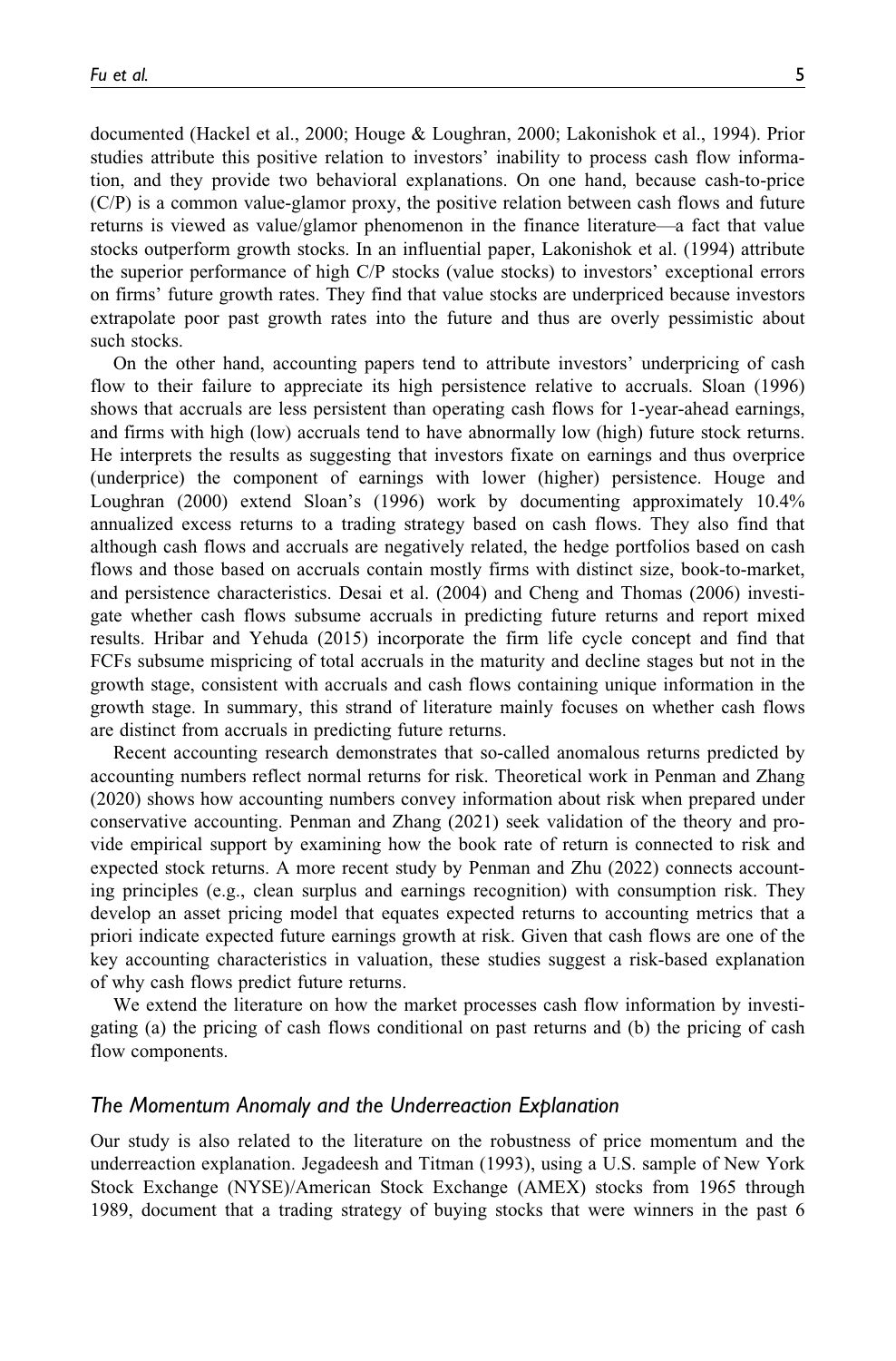months and selling those that were losers in the past 6 months generates approximately 1% monthly returns over the subsequent 6 months. Fama and French (1996) note that momentum effects are not subsumed by their three-factor model. Subsequent papers demonstrate that the momentum effect cannot be justified with a risk-based explanation and is robust across securities, sample periods, and international markets (e.g., Asness et al., 2013; Chan et al., 1996; Griffin et al., 2005). While early studies on momentum focus primarily on CSMOM, recent research documents significant TSMOM (e.g., Huang et al., 2020; Moskowitz et al., 2012).

A large body of research attempts to elucidate momentum by studying investors' reactions to firm-specific information and how such information is incorporated into stock prices. Behavioral models show that momentum arises mainly from underreaction to information due to conservatism in expectation updating (Barberis et al., 1998), slow information diffusion (Hong & Stein, 1999), and the disposition effect (i.e., investor's tendency to ride losses and realize gains) (Grinblatt & Han, 2002). Subsequent studies find empirical evidence consistent with the underreaction explanation. For example, Frazzini (2006) finds that bad news travels slowly among stocks trading at large capital losses and good news travels slowly among stocks trading at large capital gains, in turn leading to price momentum. Lee and Swaminathan (2000) find that stocks with higher trading volume exhibit stronger momentum. Verardo (2009) documents that momentum profits are larger in portfolios with higher dispersion in analyst forecasts. Hong et al. (2000) show that the momentum strategies work better in stocks with small size and low analyst coverage, consistent with the underreaction hypothesis. Finally, Jiang et al. (2005) and Zhang (2006) find higher momentum payoffs among firms with higher information uncertainty, proxied by firm size, firm age, return volatility, cash flow volatility, and analyst forecast dispersion. In contrast, some studies show that momentum effects are driven by overreaction. Examples include investors' delayed overreaction to stock-specific information (K. Daniel et al., 1998), investors' herding behavior (Grinblatt et al., 1995), and investors' return chasing behavior (Sirri & Tufano, 1998).

It should be emphasized that we do not attempt to reconcile the underreaction versus overreaction explanations. Instead, our research is built on the evidence of underreaction in the momentum literature. If the momentum effects stem from investors' underreaction to firm-specific information, then we believe it is natural to ask whether and how much the underreaction is related to the underreaction to cash flows.

Gu and Wu (2020) examine the role of accruals and find that momentum profits are mostly concentrated in firms with high accruals. Our study differs from Gu and Wu (2020) in three important ways. First, although accruals and cash flows have a strong negative correlation, cash flows contain distinctive information from accruals when predicting future performance or future returns (Houge & Loughran, 2000; Hribar & Yehuda, 2015). Second, unlike Gu and Wu (2020) that treat accruals as a partitioning variable and show the incremental effect of accruals on the relation between past returns and future returns, we examine whether past returns and FCFs predict future returns after controlling for the other. Third, while Gu and Wu (2020) focus on CSMOM, we consider both CSMOM and TSMOM.

#### Hypothesis Development

As discussed in the above sections, prior studies have widely documented the robustness of price momentum and attributed the momentum effect to investors' underreactions to the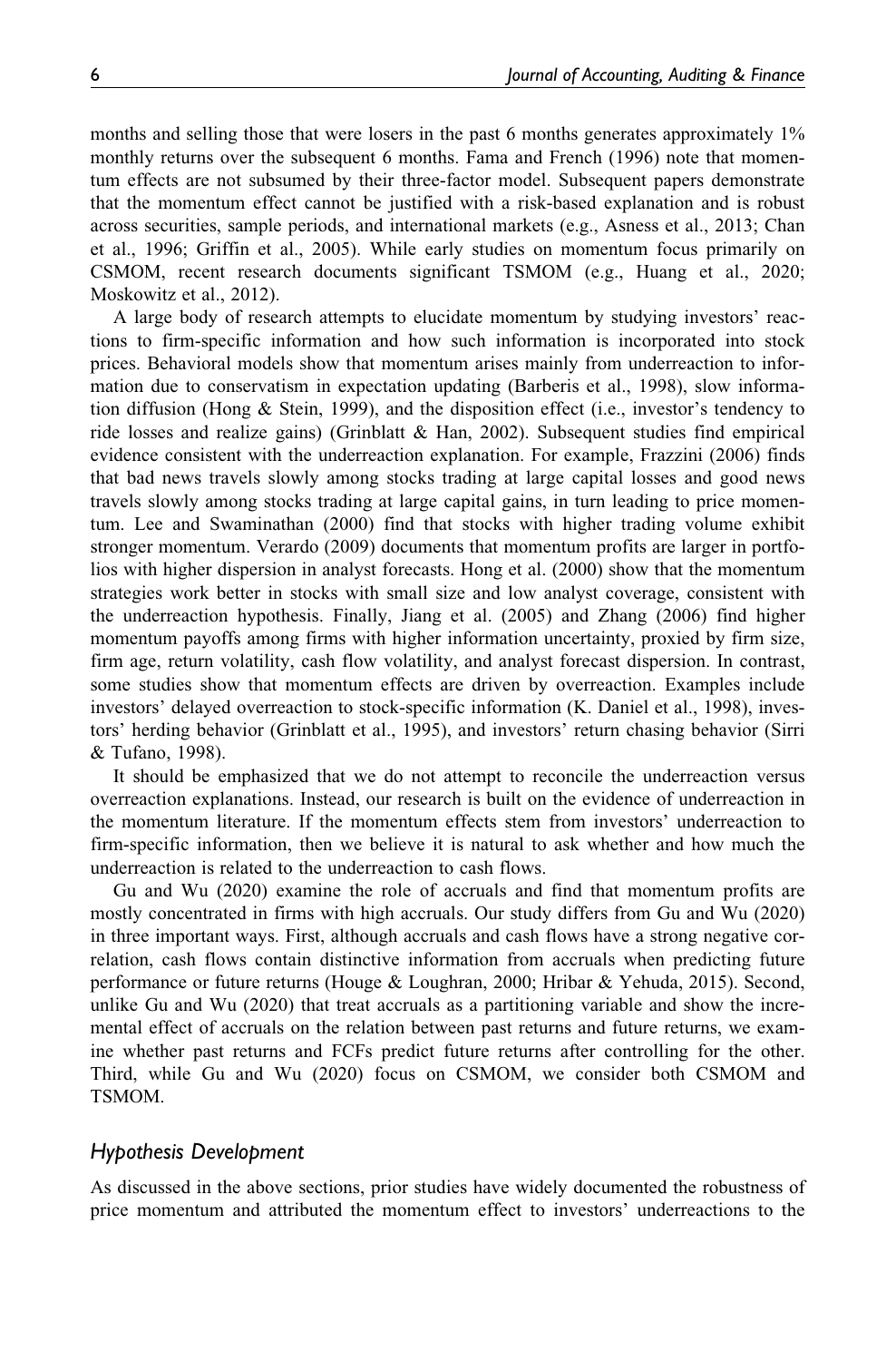information contained in past returns (e.g., Barberis et al., 1998; Chan et al., 1996; Frazzini, 2006; Griffin et al., 2005; Hong et al., 2000; Hong & Stein, 1999; Jegadeesh & Titman, 1993; Verardo, 2009). Other studies have examined the relationship between cash flows and future returns and attributed the underpricing of cash flows to investors' underestimation of the valuation implication of cash flows (e.g., Desai et al., 2004; Houge  $\&$ Loughran, 2000; Lakonishok et al., 1994; Sloan, 1996). These two lines of research treat the return predictability of past returns and cash flows as two separate phenomena.

We posit that, to the extent that the momentum effect and the cash flow effect stem from investors' underreaction to firm-specific information, the separate lines of research on these two effects are developed on one implicit assumption: Past returns and cash flows contain distinct information, and thus, price momentum and cash flow mispricing are two distinct anomalies. However, there is no empirical evidence directly testing this assumption. We test this assumption by examining the joint distribution of future returns conditional on both past returns and cash flows. If past returns and cash flows contain distinct information, we expect that (a) returns to the momentum strategy are not subsumed by cash flows (and vice versa), and (b) an enhanced strategy that accounts for past returns and cash flows will generate more significant excess returns than the traditional momentum strategy.

Our predictions also build on prior research suggesting that cash flows and past returns are unique valuation metrics and contain unpriced information distinct to other metrics. Several studies show that the mispricing of cash flows is not subsumed by accruals, suggesting cash flows and accruals convey distinct information (Houge & Loughran, 2000; Hribar & Yehuda, 2015). For the momentum effect, Chan et al. (1996) relate price momentum to the market's underreaction to earnings news. They find that momentum strategies are profitable after they control for earnings surprise, suggesting that past returns and earnings surprise capture different pieces of information that are not fully priced by the market in a timely fashion. Chen et al. (2014) examine the profits of revenue and earnings surprises and price momentum strategies and find no dominant strategy among them, suggesting that revenue surprises, earnings surprises, and prior returns each carry some exclusive unpriced information content.

Given the above, we specify two hypotheses in the alternative form:

- Hypothesis 1: The momentum strategy and the FCF strategy contain distinctive information for predicting future stock returns and neither can be subsumed by the other.
- Hypothesis 2: The enhanced momentum strategy of buying past winners with high FCFs and shorting past losers with low FCFs generates larger excess returns than the traditional momentum strategy.

However, our predictions are not without tension. It is possible that price momentum and cash flow mispricing may capture a similar phenomenon. First, both anomalies document future returns linked to information about firm performance. Past returns are a stockprice-based measure that reflects the market's perception of a firm's prospect. Cash flows indicate the accounting-based profitability level with relatively high persistence to the next period. Both indicators are likely to be positively correlated. Second, prior research suggests that both anomalies are a result of the market's underreaction to information. While other explanations exist, the underreaction explanation—which predicts that prices adjust slowly to new information and thus firms with high past returns are undervalued—appears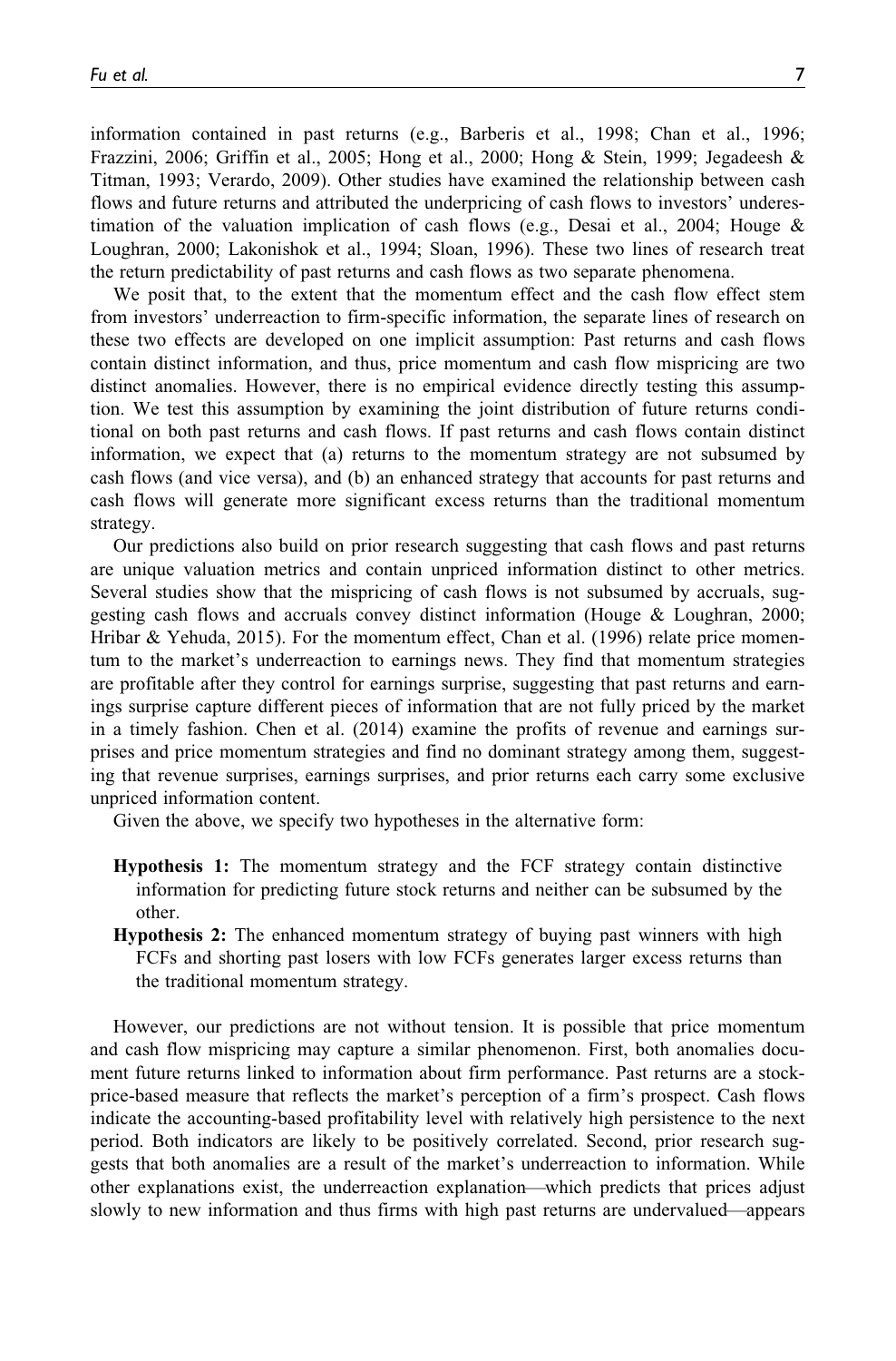to be the most promising behavioral explanation of the momentum effects (Barberis et al., 1998; Chan et al., 1996; Hong & Stein, 1999). If the profitability of the momentum strategy is due to the underreaction to cash flow information, then the momentum strategy will not be profitable after controlling for cash flows.

#### Data and Method

Our sample consists of common shares (share Codes 10 and 11) traded on the NYSE or AMEX from January 1965 to December 2015. We collect monthly return data from The Center for Research in Security Prices (CRSP) and financial data from Compustat.

CSMOM and TSMOM both select winner and loser stocks by using past stock returns. The key difference is that CSMOM assigns stocks to winner and loser portfolios based on their relative performance, while TSMOM assigns stocks based on their absolute performance. For the CSMOM strategy, we construct the portfolios following Jegadeesh and Titman (1993). At the end of each month (Month 0), stocks are sorted into quintiles based on their returns from the past 6 months (from Month –5 to Month 0). For the TSMOM strategy, we follow Moskowitz et al. (2012) and assign stocks with positive and negative returns over the past 6 months (from Month –5 to Month 0) to the winner and loser portfolios, respectively. In both cases, we take a long position in the winner portfolio and a short position in the loser portfolio. To avoid potential microstructure biases, we skip 1 month (Month 1) between the end of the formation period and the beginning of the holding period. The winner and loser portfolios are then held for 6 months (from Month 2 to Month 7). All stocks priced less than US\$5 at the beginning of the holding period are excluded from the sample. Overlapping portfolios are constructed to increase the power of our tests. Specifically, each portfolio contains selected stocks from the previous six formation months.

We measure FCFs as earnings  $(IB)$  less total accruals  $(ACC)$ , with a broad definition of accruals that includes all accruals relating to operating and investing decisions (Dechow et al., 2008; Hribar & Yehuda, 2015; S. A. Richardson et al., 2005). Accruals (ACC) are measured as the change in noncash assets  $(\Delta AT - \Delta CHE)$  less the change in nondebt liabilities ( $\Delta LT - \Delta DLT - \Delta DLC$ ). FCFs are typically loosely measured as earnings before depreciation less capital expenditures in finance literature. Nevertheless, this measure is noisy because it includes many accruals, such as working capital accruals and capitalization of long-term assets (Dechow et al., 2008; Hribar & Yehuda, 2015).

Following Dechow et al. (2008), we further decompose the FCFs into changes in the annual cash balance ( $\Delta CASH$ ), net distributions to equity holders ( $DIST_{EQ}$ ), and net distributions to debt holders  $(DIST<sub>D</sub>)$ .  $\Delta CASH$  is change in the annual cash balance  $(CHE_t - CHE_{t-1})$  and  $DIST_{EQ}$  is annual net distributions to equity holders, measured by the reduction in book value of equity  $(AT - LT)$  plus earnings  $(IB)$ .  $DIST_D$  is annual net distributions to debt holders, measured by the reduction in long-term debt and short-term debt  $(DLTT + DLC)$ .<sup>8</sup> Financial variables are scaled by average total assets (AT) and winsorized at 1% and 99% to eliminate the impact of extreme outliers.

Then we perform double sorting. In each month, we sort stocks independently based on their past returns and FCF. Stocks are assigned to one of the five (two) CSMOM (TSMOM) portfolios and one of the five FCF portfolios. For example, we run an independent double sorting based on past returns and FCF. The intersection between these two sorts generates 25 (5  $\times$  5) portfolios. We focus on the four extreme cases: CSMOM1 (past losers, lowest past 6-month returns) with *FCF1* (lowest FCF), *CSMOM5* (past winners,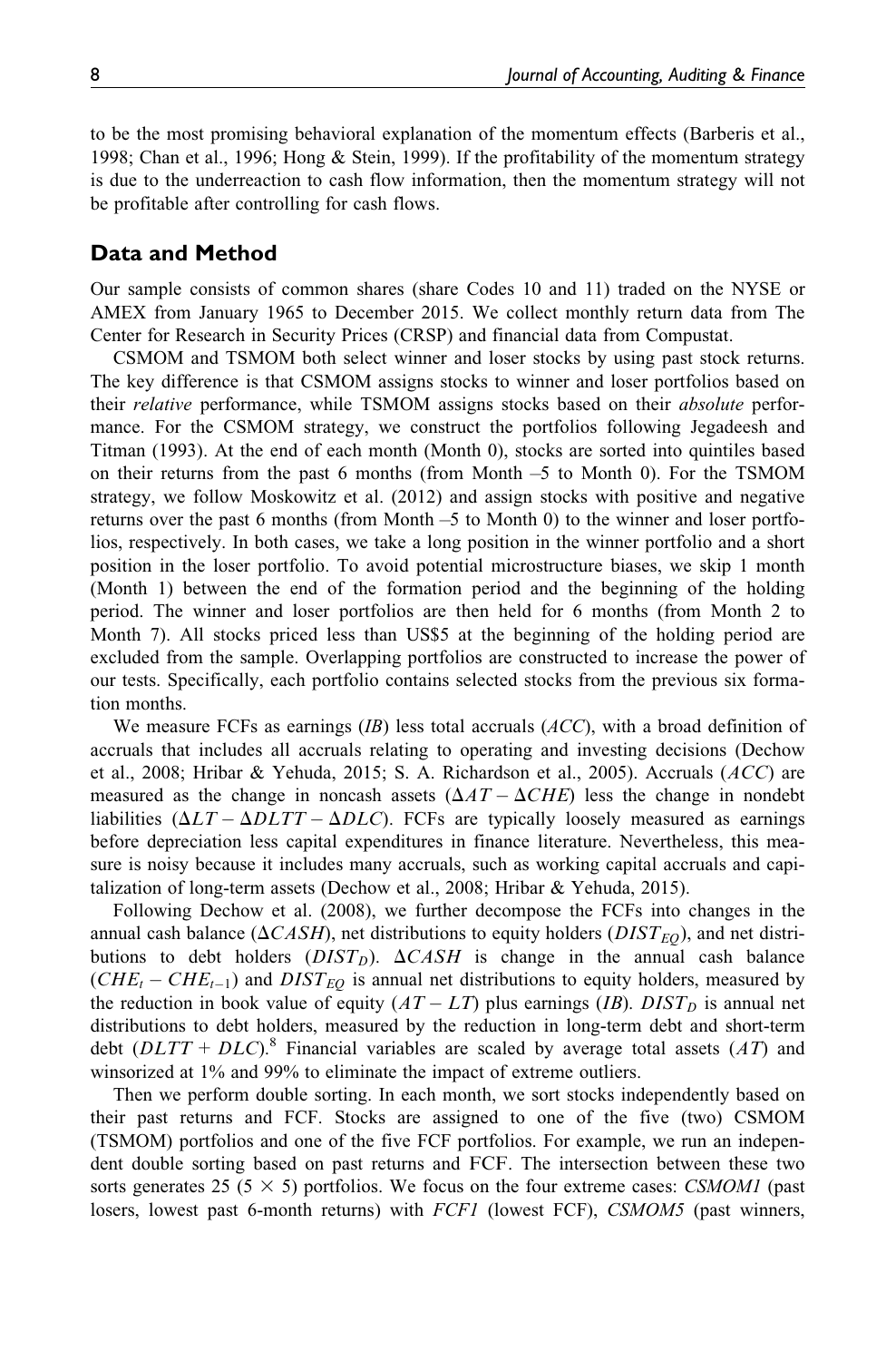highest past 6-month returns) with *FCF1* (lowest FCF), *CSMOM1* (past losers) with FCF5 (highest FCF), and CSMOM5 (past winners) with FCF5 (highest FCF). We compare the momentum payoffs (CSMOM5–CSMOM1) across FCF portfolios to examine the incremental effects of FCFs. To test the impact of components of FCFs  $(\Delta CASH,$  $DIST_{EO}$ , and  $DIST_D$ ) on price momentum, we repeat the same double sorting for each subcomponent, respectively.

## Empirical Results

#### Effects of Price Momentum and FCFs on Subsequent Stock Returns

Table 1 reports the mean of the characteristics of portfolios formed on past returns (CSMOM and TSMOM) or FCF. Panel A reports statistics of independently sorted portfolios, while Panel B reports statistics of intersected portfolios (e.g., CSMOM1 + FCF1 or  $TSMOM<sub>NEG</sub> + FCF$ ). There is no large dispersion in terms of firm characteristics across CSMOM-, TSMOM-, or FCF-sorted portfolios, except for the accruals across FCF portfolios. Consistent with prior research (e.g., Dechow, 1994; Sloan, 1996), accruals and FCFs have an inverse relationship, in which the average accrual is 0.03 for low FCF firms  $(FCFI)$  and  $-0.08$  for high FCF firms  $(FCF5)$ .

Table 2 reports monthly returns of portfolios formed on past stock returns and FCF. In Panel A, stocks are sorted into quintiles based on firms' FCF and past 6-month returns for the CSMOM strategy.<sup>9</sup> Stocks are grouped into two portfolios on the sign of the past 6-month returns (positive or negative) for the TSMOM strategy. Each portfolio is then held for 6 months (from Month 2 to Month 7) following the formation. Consistent with existing empirical findings in the literature of momentum anomaly (e.g., Asness et al., 2013; Jegadeesh & Titman, 1993) and cash flow valuation (e.g., Lakonishok et al., 1994; Sloan, 1996), our results show that either the information of historical stock returns or corporate fundamentals of FCFs has not been fully reflected in the stock price. Specifically, results in Panel A show that the trading strategies based on CSMOM, TSMOM, and FCF earn significant risk-adjusted returns of 0.75%, 0.48%, and 0.62%, respectively.

To investigate whether the momentum effect dominates FCFs in predicting future returns (i.e., whether firms' fundamental information from operating FCFs has any distinctive and incremental effects over the price momentum), we double sort stocks based on their past returns and FCF. Two key results emerge from Panels B and C that report portfolio returns based on a two-way sorting. First, focusing on the monthly performance of stand-alone and intersection portfolios formed on CSMOM (TSMOM) and FCF, we observe that high FCF stocks continuously outperform low FCF stocks in both past loser and past winner portfolios. Similarly, both CSMOM and TSMOM strategies yield positive excess returns in low and high FCF groups. This outcome indicates that neither the momentum effect nor the FCF effect can be subsumed by the other, suggesting that FCF and price momentum each contain unique and unpriced information. Second, a combination of low past returns (CSMOM1 or TSMOM<sub>NEG</sub>) and low FCF (FCF1) disseminate strong negative signals to investors and market participants  $(-0.47\%$  per month for  $FCFI \times CSMOM1$  and  $-0.31\%$  for  $FCF1 \times TSMOM_{NEG}$ ). Similarly, stocks with high past returns (CSMOM5 or  $TSMOM<sub>POS</sub>$ ) and high FCF (*FCF5*) experience the highest subsequent returns among all four intersection portfolios (1.00% per month for  $FCF5 \times CSMOM5$  and 0.39% for  $FCF5 \times TSMOM<sub>POS</sub>$ . In brief, the more desirable recent performance in stock returns, together with optimistic fundamental data, delivers strong positive buying signals to the markets.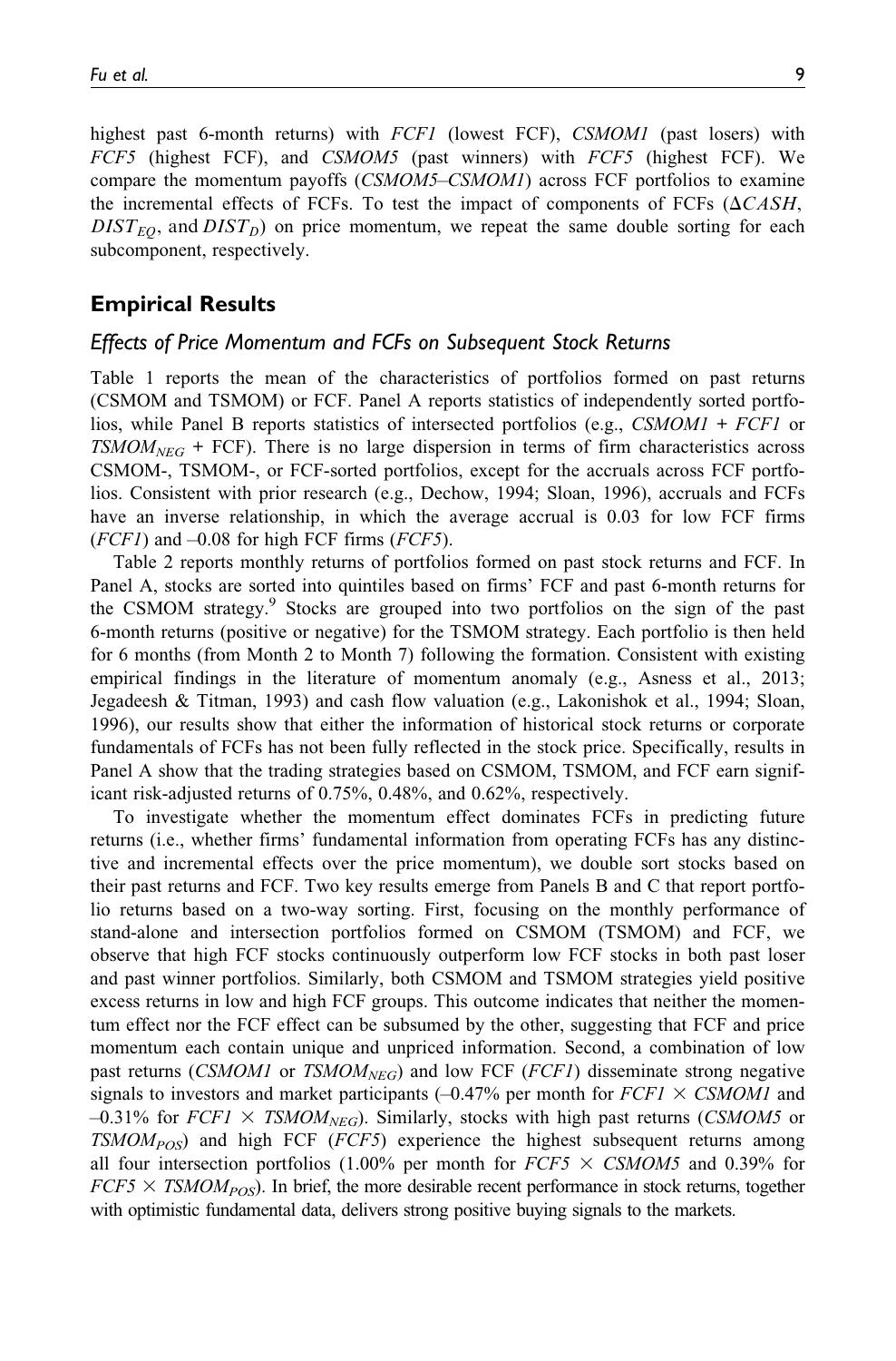| Panel A: Single Sorted on Past Returns (CSMOM and TSMOM) or FCFs. |                            |                            |         |         |         |  |  |  |  |
|-------------------------------------------------------------------|----------------------------|----------------------------|---------|---------|---------|--|--|--|--|
| Variables                                                         | <b>CSMOMI</b>              | CSMOM2                     | CSMOM3  | CSMOM4  | CSMOM5  |  |  |  |  |
| <b>InME</b>                                                       | 5.42                       | 6.01                       | 6.22    | 6.29    | 5.91    |  |  |  |  |
| <b>InBM</b>                                                       | $-0.59$                    | $-0.51$                    | $-0.50$ | $-0.50$ | $-0.47$ |  |  |  |  |
| Past returns                                                      | $-0.23$                    | $-0.06$                    | 0.05    | 0.16    | 0.47    |  |  |  |  |
| <b>FCFs</b>                                                       | $-0.05$                    | $-0.01$                    | 0.00    | 0.00    | $-0.01$ |  |  |  |  |
| Accruals                                                          | $-0.02$                    | $-0.03$                    | $-0.03$ | $-0.03$ | $-0.03$ |  |  |  |  |
| Volume                                                            | 1.18                       | 1.03                       | 1.03    | 1.16    | 1.57    |  |  |  |  |
| <b>IVOL</b>                                                       | 0.02                       | 0.02                       | 0.02    | 0.02    | 0.02    |  |  |  |  |
| Variables                                                         | <b>TSMOM<sub>NEG</sub></b> | <b>TSMOM<sub>POS</sub></b> |         |         |         |  |  |  |  |
| <b>InME</b>                                                       | 5.74                       | 6.17                       |         |         |         |  |  |  |  |
| <b>InBM</b>                                                       | $-0.57$                    | $-0.47$                    |         |         |         |  |  |  |  |
| Past returns                                                      | $-0.17$                    | 0.26                       |         |         |         |  |  |  |  |
| <b>FCFs</b>                                                       | $-0.03$                    | $-0.01$                    |         |         |         |  |  |  |  |
| Accruals                                                          | $-0.02$                    | $-0.03$                    |         |         |         |  |  |  |  |
| Volume                                                            | 1.11                       | 1.25                       |         |         |         |  |  |  |  |
| <b>IVOL</b>                                                       | 0.02                       | 0.02                       |         |         |         |  |  |  |  |
| Variables                                                         | <b>FCF1</b>                | FCF <sub>2</sub>           | FCF3    | FCF4    | FCF5    |  |  |  |  |
| <b>InME</b>                                                       | 5.55                       | 5.89                       | 6.11    | 6.28    | 6.09    |  |  |  |  |
| <b>InBM</b>                                                       | $-0.60$                    | $-0.41$                    | $-0.37$ | $-0.47$ | $-0.70$ |  |  |  |  |
| Past returns                                                      | 0.08                       | 0.09                       | 0.09    | 0.10    | 0.11    |  |  |  |  |
| <b>FCFs</b>                                                       | $-0.24$                    | $-0.05$                    | 0.00    | 0.05    | 0.14    |  |  |  |  |
| Accruals                                                          | 0.03                       | $-0.01$                    | $-0.03$ | $-0.04$ | $-0.08$ |  |  |  |  |
| Volume                                                            | 1.25                       | 1.18                       | 1.09    | 1.17    | 1.28    |  |  |  |  |
| <b>IVOL</b>                                                       | 0.02                       | 0.02                       | 0.02    | 0.02    | 0.02    |  |  |  |  |

#### Table 1. Summary Statistics.

(continued)

Although neither the momentum effect nor the FCF effect can be subsumed by the other, low FCF stocks generate 0.52% (0.34%) higher CSMOM (TSMOM) returns than high FCF stocks. The greater CSMOM and TSMOM payoffs in the low FCF group are mainly due to the significant underperformance in the portfolio of past losers with poor corporate fundamental data (FCF1). In accordance with the findings of Hong and Stein (1999), this phenomenon may occur due to slow information diffusions. One possible explanation for this situation could be that investors are more reluctant to realize losses or have restrictions on building up a short position to gain profits on negative signals. Meanwhile, firms may avoid communicating bad news explicitly, which subsequently exacerbates market underreaction.

In sum, Table 2 provides evidence indicating that firms' FCFs contain incremental information that cannot be entirely recognized by the price momentum. Low FCF stocks generate higher price momentum payoffs than the corresponding high FCF stocks. Among the four intersection portfolios, past losers with low cash flows (CSMOM1  $\times$  FCF1 or TSMOM<sub>NEG</sub>  $\times$  FCF1) suffer the worst performance during the holding period, while past winners with high cash flows (CSMOM5  $\times$  FCF5 or TSMOM<sub>POS</sub>  $\times$  FCF5) experience the best subsequent performance.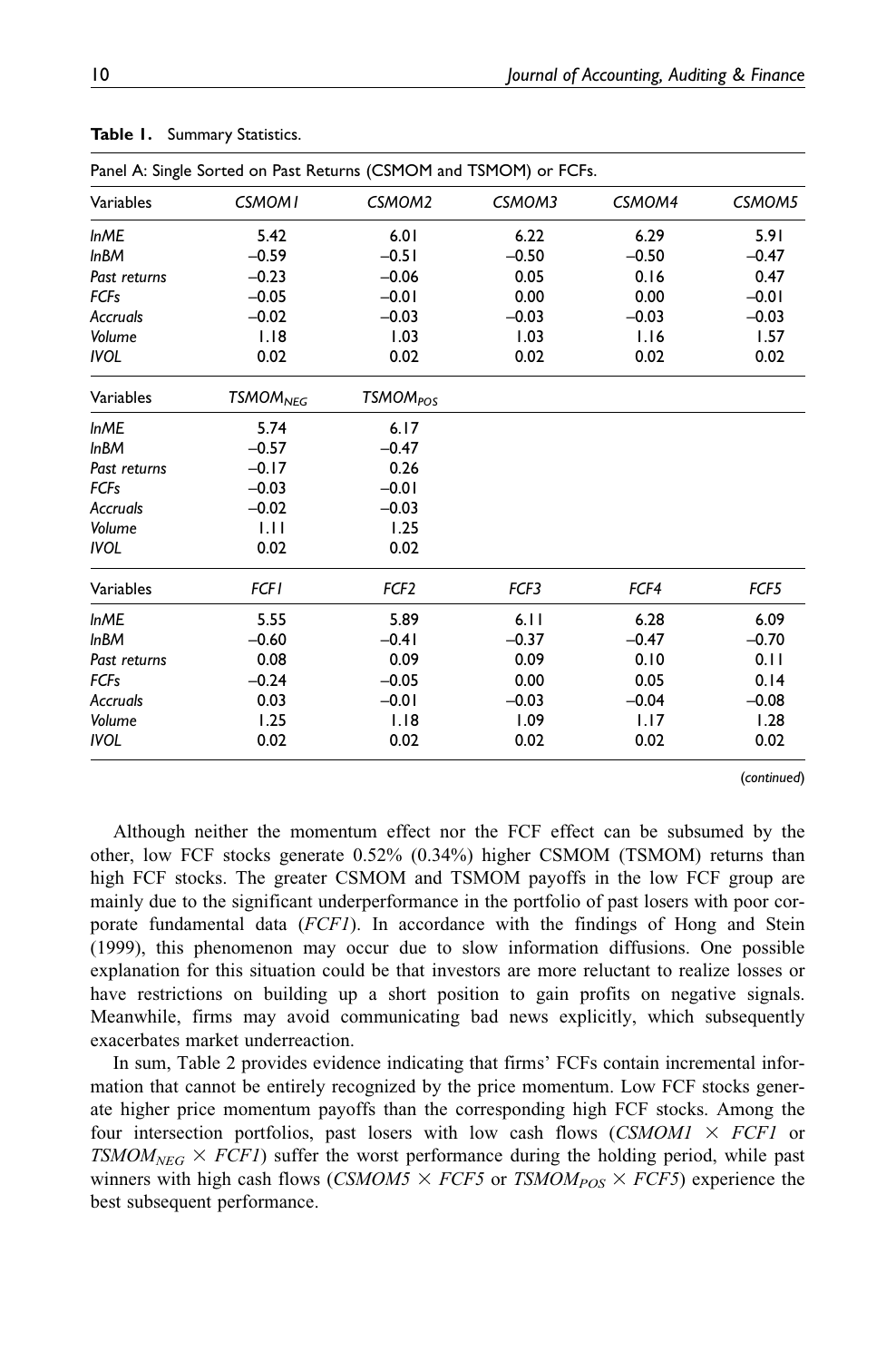|              |                              | Panel B: Double Sorted on Past Returns (CSMOM and TSMOM) and FCFs. |                   |                   |
|--------------|------------------------------|--------------------------------------------------------------------|-------------------|-------------------|
| Variables    | $CSMOMI + FCFI$              | $CSMOMI + FCF5$                                                    | $CSMOM5 + FCFI$   | $CSMOM5 + FCF5$   |
| IME          | 5.05                         | 5.56                                                               | 5.64              | 5.88              |
| <b>InBM</b>  | $-0.71$                      | $-0.76$                                                            | $-0.62$           | $-0.60$           |
| Past returns | $-0.26$                      | $-0.22$                                                            | 0.54              | 0.47              |
| <b>FCFs</b>  | $-0.26$                      | 0.15                                                               | $-0.25$           | 0.15              |
| Accruals     | 0.04                         | $-0.08$                                                            | 0.02              | $-0.08$           |
| Volume       | 1.16                         | 1.28                                                               | 1.71              | 1.66              |
| <b>IVOL</b>  | 0.03                         | 0.02                                                               | 0.02              | 0.02              |
| Variables    | TSMOM <sub>NEG</sub> + FCF I | TSMOM <sub>NEG</sub> + FCF5                                        | $TSMOMPOS + FCFI$ | $TSMOMPOS + FCF5$ |
| IME          | 5.29                         | 5.88                                                               | 5.76              | 6.21              |
| <b>InBM</b>  | $-0.67$                      | $-0.76$                                                            | $-0.54$           | $-0.66$           |
| Past returns | $-0.20$                      | $-0.15$                                                            | 0.30              | 0.27              |
| <b>FCFs</b>  | $-0.26$                      | 0.14                                                               | $-0.23$           | 0.14              |
|              |                              |                                                                    |                   |                   |
| Accruals     | 0.04                         | $-0.08$                                                            | 0.02              | $-0.08$           |
| Volume       | 1.12                         | 1.19                                                               | 1.35              | 1.33              |

#### Table 1. (continued)

Note. This table shows the means of main variables across portfolios formed with stocks traded on the NYSE and AMEX between 1965 and 2015. Size (lnME) is the natural logarithm of market capitalizations, lagged 1 month. Book-to-market (lnBM) is the natural logarithm of book value of equity over market value of equity. Past returns are returns over 6 months (Months –5 to 0). Accruals are measured as the change in noncash assets less the change in nondebt liabilities, scaled by average total assets. FCFs are earnings less accruals, scaled by average total assets. Trading volume is past 6-month average turnover (trading volume over the number of outstanding shares). IVOL is the standard deviation of the estimated residual following Fama–French three-factor model by using daily returns over the previous month. Panel A reports portfolios formed independently on CSMOM, TSMOM, and FCF. At the end of each month, all available stocks are sorted into five CSMOM portfolios or two TSMOM portfolios based on past returns (Months –5 to 0) or five FCF portfolios based on FCF from their recent fiscal year ending at least 4 months before Month 0. There is a 1-month gap between the formation and the holding periods (Month 1), and all portfolios are held for 6 months (Months 2-7). CSMOM1 and CSMOM5 (FCF1 and FCF5) represent the bottom and top 20% of stocks, respectively. TSMOM<sub>NEG</sub> and TSMOM<sub>POS</sub> represent time-series portfolios with negative and positive returns over the past 6 months. Panel B reports the intersected portfolios formed on the independent sorts. All stocks less than US\$5 are excluded. CSMOM = cross-sectional momentum; TSMOM = time-series momentum; FCFs = free cash flows.

In Table 3, we run a series of tests to examine the robustness of the baseline results. In Panel A, we replace the equal-weighted monthly raw returns with the value-weighted returns and then estimate the portfolio performance and their differences. Results are quantitatively similar to those tabulated in Table 2 in that the momentum profits are concentrated in low FCF stocks. Meanwhile, the FCF effect also cannot be explained by the momentum effect and remains prominent. In Panel B, we estimate the performance of four intersection portfolios based on 10 CSMOM (or two TSMOM) portfolios and three FCF portfolios. In light of the finer partitions of CSMOM portfolios, the momentum effect becomes more sizable among FCF portfolios (e.g., 1.36% and 0.71% CSMOM returns for low and high FCF stocks, respectively) in comparison with the  $5 \times 5$  portfolios. The FCF effect remains strong despite the stronger price momentum effect.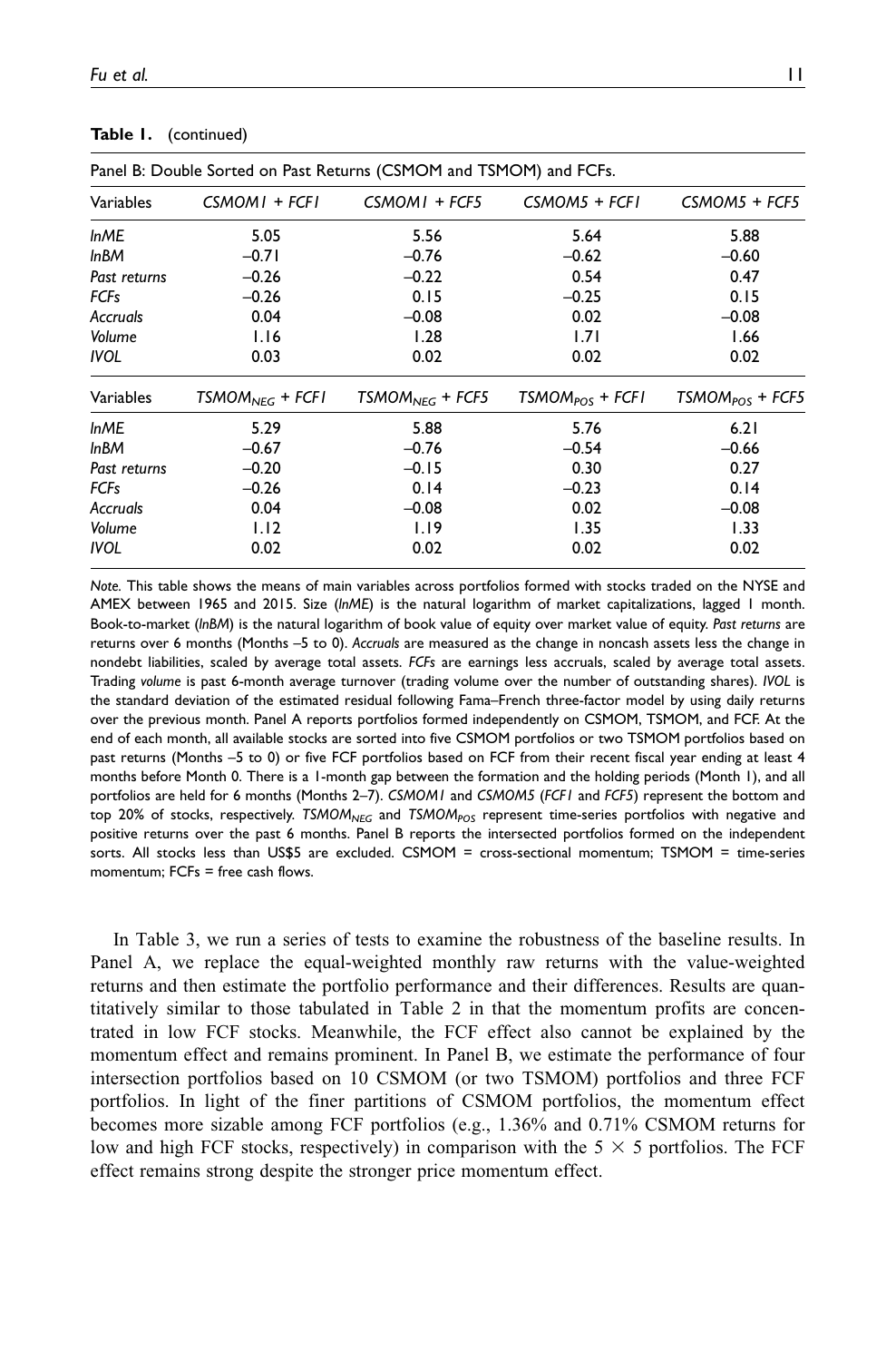| Panel A: Single Sorted on Past Returns or FCFs.                                             |                            |                                 |                               |                            |                            |                               |
|---------------------------------------------------------------------------------------------|----------------------------|---------------------------------|-------------------------------|----------------------------|----------------------------|-------------------------------|
| Portfolios                                                                                  | <b>CSMOM</b>               |                                 |                               | <b>TSMOM</b>               | <b>FCF</b>                 |                               |
| QI<br>Q5<br>$Q_5 - Q_1$                                                                     | $0.09\%$<br>0.84%<br>0.75% | [0.28]<br>[3.30]<br>[4.32]      | 0.22%<br>0.70%<br>0.48%       | [0.88]<br>[3.12]<br>[5.57] | 0.17%<br>0.79%<br>0.62%    | [0.59]<br>[3.48]<br>[7.14]    |
| Panel B: Double Sorted on Past Returns (CSMOM) and FCFs.                                    |                            |                                 |                               |                            |                            |                               |
| Portfolios                                                                                  |                            | FCFI (lowest)                   | FCF5 (highest)                |                            | FCF5 - FCF1                |                               |
| CSMOMI (past losers)<br>CSMOM5 (past winners)<br>CSMOM5 - CSMOM1                            | -0.47%<br>0.60%<br>1.07%   | $[-1.30]$<br>[2.03]<br>[5.04]   | 0.46%<br>$1.00\%$<br>0.54%    | [1.54]<br>[4.00]<br>[3.27] | 0.93%<br>0.41%<br>$-0.52%$ | [7.60]<br>[4.13]<br>$[-3.82]$ |
| Panel C: Double Sorted on Past Returns (TSMOM) and FCFs.                                    |                            |                                 |                               |                            |                            |                               |
| Portfolios                                                                                  |                            | FCFI (lowest)                   |                               | FCF5 (highest)             | $FCF5 - FCF1$              |                               |
| TSMOM <sub>NEG</sub> (past losers)<br>$TSMOM_{POS}$ (past winners)<br>$TSMOMPOS - TSMOMNFG$ | $-0.31%$<br>0.42%<br>0.72% | $[-1.01]$<br>$[1.56]$<br>[5.94] | $0.49\%$<br>$0.88\%$<br>0.39% | [2.05]<br>[4.01]<br>[4.79] | 0.80%<br>0.46%<br>$-0.34%$ | [7.73]<br>[5.5]<br>$[-3.71]$  |

Table 2. Performance of Portfolios Formed on Past Returns and FCFs.

Note. This table shows the average monthly excess returns (of the 1-month U.S. T-bill rate) of portfolios formed with stocks traded on the NYSE and AMEX between 1965 and 2015. Panel A reports portfolios formed independently on firms' past stock returns (CSMOM or TSMOM) or FCF. At the end of each month, all available stocks are sorted into five CSMOM portfolios or two TSMOM portfolios based on their past 6-month returns (Months –5 to 0) or five FCF portfolios based on firms' FCF from their recent fiscal year-end ending at least 4 months before Month 0. All portfolios are held for 6 months (Months 2–7) along with a 1-month gap between the holding period and the formation period (Month 1). Q1 and Q5 represent the bottom and top 20% of stocks in terms of their past 6-month returns (CSMOM) and FCF, respectively. For TSMOM portfolios, Q1 and Q5 represent the portfolios with negative and positive returns over the past 6 months, respectively. Panel B (Panel C) reports portfolios formed jointly on firms' past CSMOM (TSMOM) and FCF sorts. The intersected portfolios formed on two independent sorts, that is, 5 CSMOM (or 2 TSMOM) portfolios  $\times$  5 FCF portfolios, are held for 6 months (Months 2–7), keeping a 1-month gap between the formation and the holding periods (Month 1). All stocks less than US\$5 are excluded; t-statistics are adjusted for serial correlation using the Newey and West (1987) standard errors and are reported in brackets. FCFs = free cash flows; CSMOM = cross-sectional momentum; TSMOM = time-series momentum.

In Panel C, we investigate the performance of portfolios using a longer window for the formation and holding periods. Specifically, we extend both periods to 12 months and find that the baseline patterns remain robust. Similar to the findings of previous studies (e.g., Jegadeesh & Titman, 1993; Lee & Swaminathan, 2000), the momentum payoff is less pronounced using longer holding periods. In Panel D, we replace the independent double sorting with the sequential double sorting, in which we first sort all stocks on past 6-month returns into five CSMOM portfolios (or two TSMOM portfolios) and, within each quintile, we then sort stocks based on their latest FCF into further quintiles. Our results are not affected by the alternative double sorting technique.

#### Cross-Sectional Regressions

We use Fama–MacBeth cross-sectional regressions as another way to disentangle the momentum and cash flow effects (Fama & MacBeth, 1973). Following Fama and MacBeth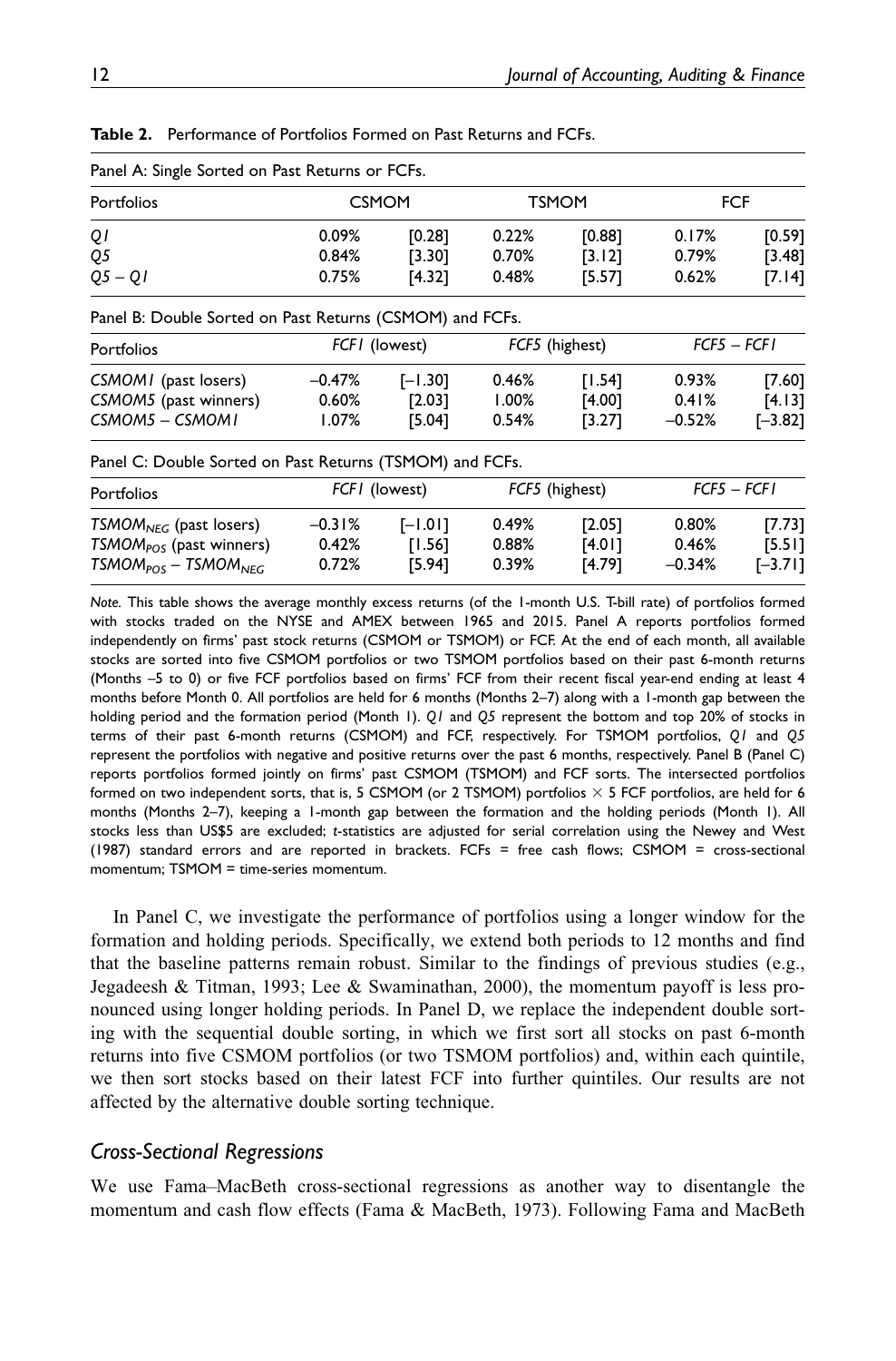| Portfolios                                                           |          | FCFI (lowest) | FCF5 (highest) |          |          | $FCF5 - FCF1$ |
|----------------------------------------------------------------------|----------|---------------|----------------|----------|----------|---------------|
| Panel A: Value-weighted raw returns                                  |          |               |                |          |          |               |
| CSMOMI (past losers)                                                 | 0.66%    | [2.06]        | 1.05%          | [4.17]   | 0.39%    | [2.26]        |
| CSMOM5 (past winners)                                                | 1.40%    | [5.40]        | 1.37%          | [6.48]   | $-0.03%$ | $[-0.25]$     |
| CSMOM5 - CSMOM1                                                      | 0.74%    | [3.26]        | 0.32%          | [1.62]   | $-0.42%$ | $[-2.17]$     |
| $TSMOMNFG$ (past losers)                                             | 0.62%    | [2.46]        | 0.91%          | [4.79]   | 0.29%    | [2.01]        |
| $TSMOMPOS$ (past winners)                                            | 1.06%    | [4.78]        | 0.98%          | [5.58]   | $-0.08%$ | $[-0.74]$     |
| $TSMOMPOS - TSMOMNEG$                                                | 0.44%    | [3.83]        | 0.07%          | [0.75]   | $-0.37%$ | $[-2.89]$     |
| Panel B: Ten price momentum portfolios $\times$ Three FCF portfolios |          |               |                |          |          |               |
| CSMOMI (past losers)                                                 | $-0.59%$ | $[-1.56]$     | 0.28%          | [0.77]   | 0.88%    | [6.34]        |
| CSMOM5 (past winners)                                                | 0.76%    | [2.44]        | 0.99%          | [3.63]   | 0.23%    | [2.19]        |
| CSMOM5 - CSMOM1                                                      | 1.36%    | [5.20]        | 0.71%          | [2.89]   | $-0.65%$ | $[-3.8]$      |
| $TSMOMNEG$ (past losers)                                             | $-0.15%$ | $[-0.53]$     | 0.49%          | [2.08]   | 0.64%    | [8.36]        |
| $TSMOMPOS$ (past winners)                                            | 0.50%    | [1.99]        | 0.85%          | $[3.99]$ | 0.36%    | [5.44]        |
| $TSMOMPOS - TSMOMNEG$                                                | 0.65%    | [5.99]        | 0.36%          | [4.5]    | $-0.29%$ | $[-4.17]$     |
| Panel C: 12-month formation period and 12-month holding period       |          |               |                |          |          |               |
| CSMOMI (past losers)                                                 | $-0.09%$ | $[-0.25]$     | 0.54%          | $[1.72]$ | 0.63%    | [5.28]        |
| CSMOM5 (past winners)                                                | 0.41%    | [1.39]        | 0.86%          | [3.49]   | 0.45%    | [5.55]        |
| CSMOM5 - CSMOM1                                                      | 0.50%    | [2.64]        | 0.32%          | [1.98]   | $-0.18%$ | $[-1.57]$     |
| $TSMOMNFG$ (past losers)                                             | $-0.11%$ | $[-0.35]$     | 0.58%          | [2.32]   | 0.69%    | [6.45]        |
| TSMOM <sub>POS</sub> (past winners)                                  | 0.35%    | [1.32]        | 0.79%          | [3.59]   | 0.44%    | $[6.16]$      |
| $TSMOMPOS - TSMOMNFG$                                                | 0.46%    | [4.31]        | 0.21%          | $[2.35]$ | $-0.25%$ | $[-2.95]$     |
| Panel D: Sequential sorting                                          |          |               |                |          |          |               |
| CSMOMI (past losers)                                                 | $-0.61%$ | $[-1.64]$     | 0.46%          | [1.50]   | 1.06%    | [7.76]        |
| CSMOM5 (past winners)                                                | 0.59%    | [2.01]        | 1.00%          | [3.99]   | 0.41%    | [4.00]        |
| CSMOM5 - CSMOM1                                                      | 1.19%    | [5.3]         | 0.54%          | [3.20]   | $-0.65%$ | $[-4.39]$     |
| $TSMOMNEG$ (past losers)                                             | $-0.38%$ | $[-1.22]$     | 0.49%          | [2.07]   | 0.87%    | [7.97]        |
| TSMOM <sub>POS</sub> (past winners)                                  | 0.43%    | [1.65]        | 0.88%          | [3.98]   | 0.45%    | [5.30]        |
| $TSMOMPOS - TSMOMNFG$                                                | 0.81%    | $[6.25]$      | 0.39%          | [4.67]   | $-0.42%$ | $[-4.10]$     |

Table 3. Robustness Tests: Alternative Portfolio Construction.

Note. This table shows the results of robustness checks on the intersected portfolios formed on past returns (CSMOM, TSMOM) and FCFs. The sample includes all common stocks traded on the NYSE and AMEX between 1965 and 2015. At the end of each month, all available stocks are sorted into five CSMOM portfolios or two TSMOM portfolios based on their past 6-month returns (Months –5 to 0) or five FCF portfolios based on firms' FCF from their recent fiscal year-end ending at least 4 months before Month 0. The intersected portfolios formed on two independent sorts, that is, 5 CSMOM (or 2 TSMOM) portfolios  $\times$  5 FCF portfolios, are held for 6 months (Months 2–7), keeping a 1-month gap between the formation and the holding periods (Month 1). CSMOM1 and FCF1 (CSMOM5 and FCF5) represent the bottom (top) 20% of stocks in terms of their past returns and FCFs, respectively. TSMOM<sub>NEG</sub> (TSMOM<sub>POS</sub>) represents stocks in time-series momentum with negative (positive) past returns. Panel A reports the holding period returns of portfolios using the value-weighted average of monthly raw returns. In Panel B, portfolios are formed by interacting 10 CSMOM (or two TSMOM) portfolios and three FCF portfolios. Panel C reports average returns over a 12-month holding period (Months 2–13) of momentum portfolios formed using a 12-month formation period (Months –11 to 0). Panel D reports results using the sequential sorting, where stocks are first sorted into five CSMOM (or two TSMOM) portfolios based on their past 6-month returns and then further sorted into five equal groups based on FCF within each portfolio. All stocks less than US\$5 are excluded from the sample; t-statistics are adjusted for serial correlation using the Newey and West (1987) standard errors and are reported in brackets. FCF = free cash flow; CSMOM = cross-sectional momentum; TSMOM = time-series momentum.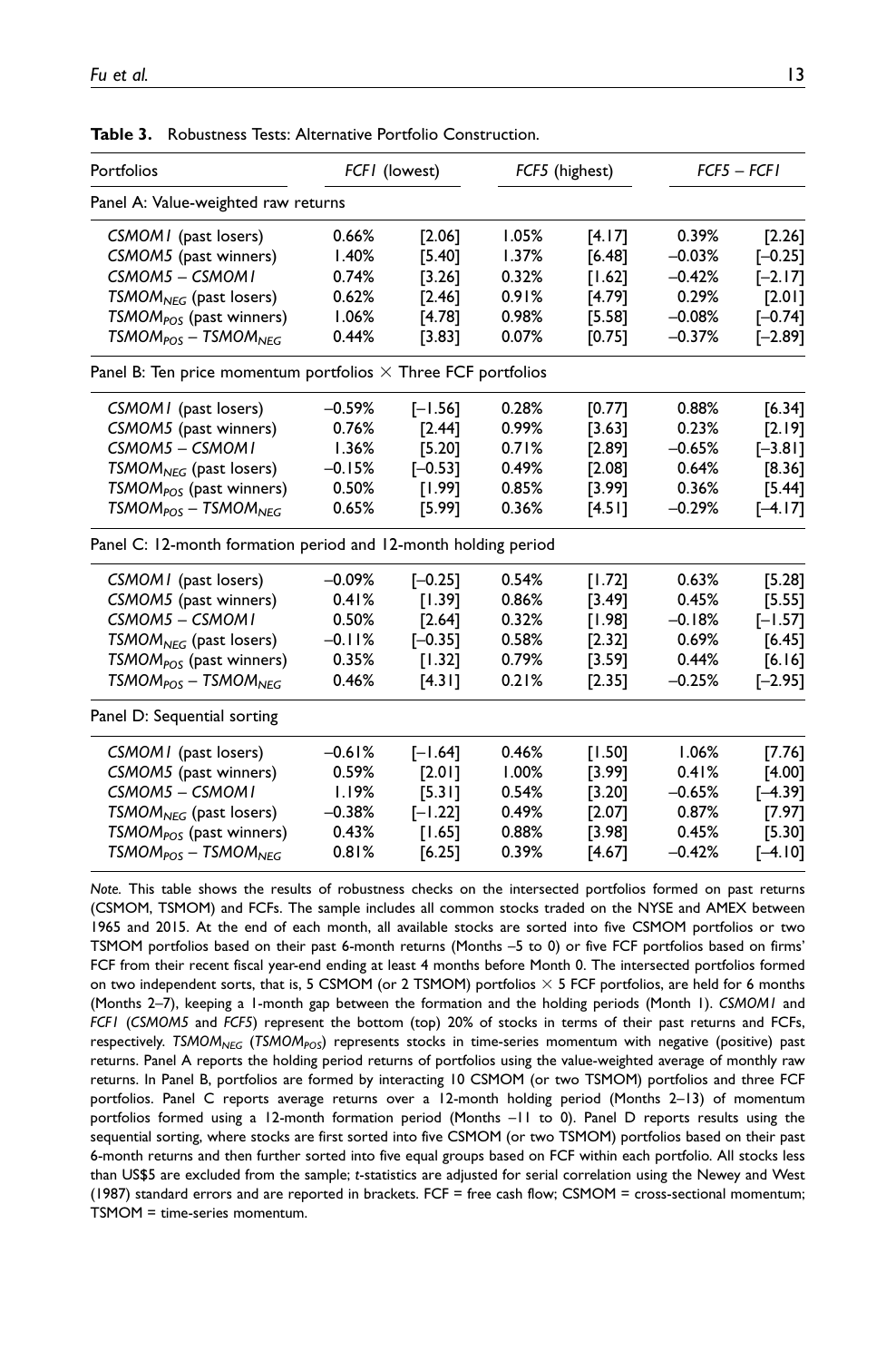(1973) and Novy-Marx (2012), we include firm size  $(lnME)$  and book-to-market  $(lnBM)$  in regressions as ''catch-all'' variables for controlling other influences on the cross-section of stock returns. We also control for accruals, volume, and idiosyncratic volatility (IVOL), which have been documented in prior research as return predictors. Recent research demonstrates that investment and external financing affect expected stock returns (Fama & French, 2015; Hou et al., 2015; Penman & Zhu, 2022). Therefore, we further include investment and external financing variables in Table 4 as controls.<sup>10</sup>

Regression results are reported in Table 4. We employ rank models to control for the potential nonlinearity and outlier effects (Cheng & Thomas, 2006; Gu & Wu, 2020; Shi & Zhang, 2012). All explanatory variables, except for TSMOM, are ranked into quintiles each month. All quintile ranks are then scaled with values ranging from  $-0.5$  to 0.5. TSMOM, by definition, assigns stocks with positive and negative returns over the past 6 months to the winner and loser portfolios.  $TSMOM^{rank}$  takes a value of 0.5 for stocks in the winner portfolios and –0.5 for stocks in the loser portfolios.

The first column of Panel A shows that, over our sample period of 1965–2015, the coefficient on CSMOM<sup>rank</sup> and  $FCF<sup>rank</sup>$  is 0.501% and 0.669%, respectively (significant at the 1% level). This result provides strong support that CSMOM does not subsume FCF in predicting future returns, especially because the effects of size and book-to-market on returns are addressed. This result holds in Columns (2) to (4) after controlling for accruals, volume, IVOL, investment, and external financing. In Column (5), we further include the interaction term (CSMOM<sup>rank</sup>  $\times$  FCF<sup>rank</sup>). Consistent with results reported in the portfolio analysis (Table 2), the negative coefficient on  $CSMOM^{rank} \times FCF^{rank}$  indicates that the momentum effect is stronger in low cash flow stocks. We repeat the analyses in Panel B by replacing  $CSMOM^{rank}$  with  $TSMOM^{rank}$  and find similar results.

Overall, the results of Fama–MacBeth regressions are consistent with the two-way portfolio analysis of price momentum and FCF, supporting the predictions that FCFs contain incremental information in terms of stock returns predictive power not fully captured by the price momentum.

#### Performance of Enhanced Momentum Strategies

In Table 2, we observe that, in both CSMOM and TSMOM portfolios, past loser and past winner portfolios experience decreased returns among low FCF firms compared with high FCF firms, consistent with the slow information diffusion explanation. Apparently, investors' failure to appreciate negative news exacerbates the payoff of shorting past loser portfolios, contributing to the greater momentum payoffs among low FCF firms.

To further demonstrate the economic benefits of employing firms' fundamental information in momentum trading, we take past losers and low FCFs as a joint selling signal and, oppositely, past winners and high cash flows as a joint buying signal. We then propose new enhanced momentum strategies following the combined signal from past returns and FCFs. For example, in the FCF-based CSMOM strategy, we take a long position in the winner portfolio (CSMOM5) with high FCF ( $FCF5$ ) and a short position in the loser portfolio (CSMOM1) with low FCF (FCF1), and then hold this zero-investment portfolio (CSMOM5  $\times$  FCF5 minus CSMOM1  $\times$  FCF1) for 6 months over the holding period.

We report the monthly returns of the enhanced momentum strategies in Table 5 and compare their performance with the simple price momentum strategy. In general, our new trading strategy, taking the corporate fundamental cash flow information into account in the technical analysis of historical returns, outperforms the traditional momentum strategy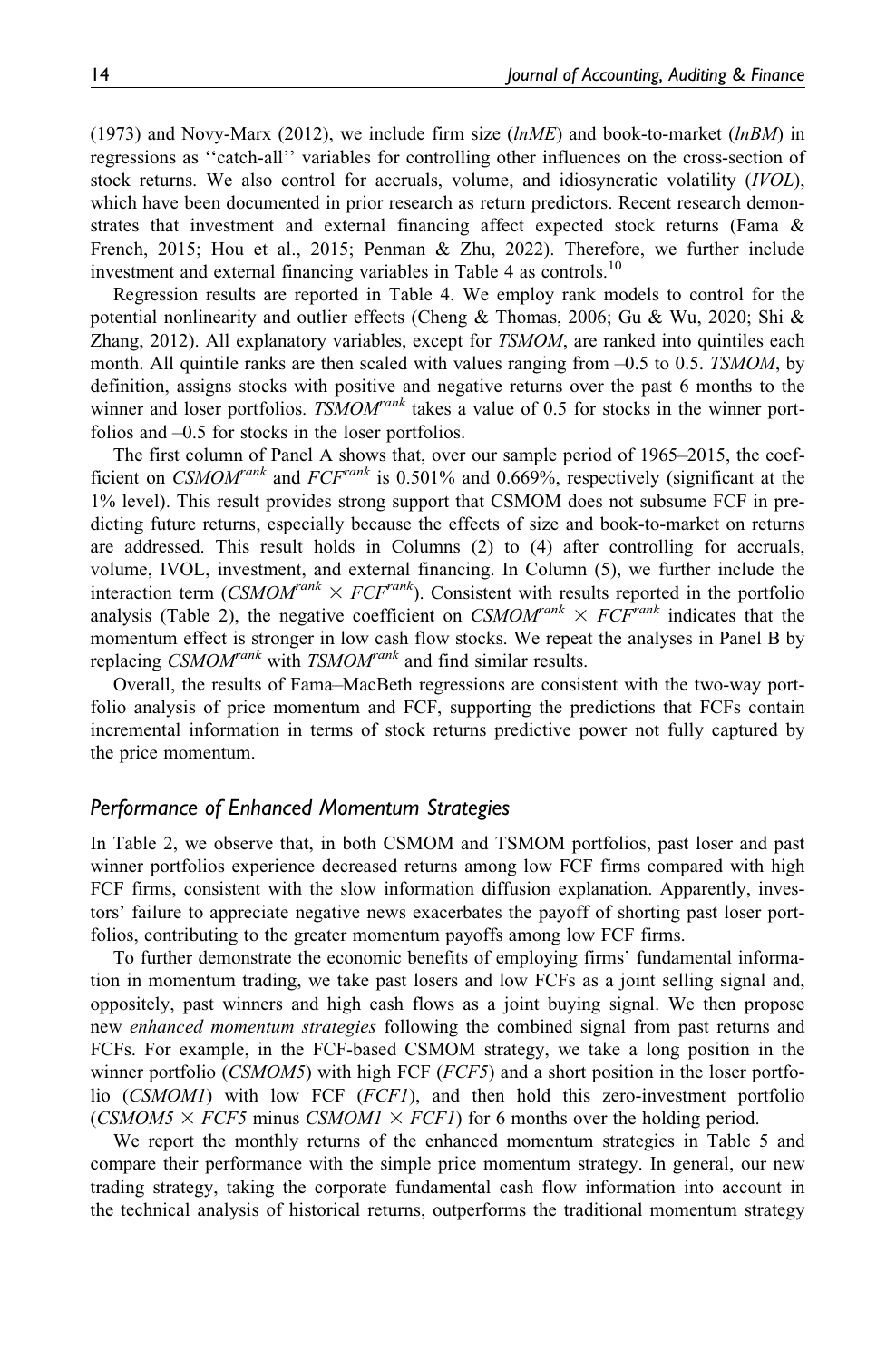L,

| <b>Table 4.</b> Fama–MacBeth Regressions.                            |            |            |             |             |             |  |  |  |  |  |
|----------------------------------------------------------------------|------------|------------|-------------|-------------|-------------|--|--|--|--|--|
| Explanatory Variables                                                | (1)        | (2)        | (3)         | (4)         | (5)         |  |  |  |  |  |
| Panel A: CSMOM                                                       |            |            |             |             |             |  |  |  |  |  |
| CSMOM <sup>rank</sup>                                                | $0.501***$ | $0.420**$  | $0.396**$   | $0.318*$    | $0.302*$    |  |  |  |  |  |
|                                                                      | (2.679)    | (2.290)    | (2.446)     | (1.747)     | (1.658)     |  |  |  |  |  |
| FCF <sup>rank</sup>                                                  | $0.669***$ | $0.595***$ | $0.558***$  | $0.312***$  | $0.307***$  |  |  |  |  |  |
|                                                                      | (8.944)    | (6.634)    | (7.079)     | (3.316)     | (3.281)     |  |  |  |  |  |
| InME <sup>rank</sup>                                                 | $-0.450**$ | $-0.459**$ | $-0.683***$ | $-0.622***$ | $-0.626***$ |  |  |  |  |  |
|                                                                      | $(-2.382)$ | $(-2.275)$ | $(-4.320)$  | $(-3.844)$  | $(-3.866)$  |  |  |  |  |  |
| InBM <sup>rank</sup>                                                 | $0.427***$ | $0.417***$ | $0.467***$  | $0.472***$  | $0.469***$  |  |  |  |  |  |
|                                                                      | (3.275)    | (3.159)    | (3.755)     | (3.518)     | (3.517)     |  |  |  |  |  |
| Accruals <sup>rank</sup>                                             |            | $-0.165*$  | $-0.186**$  | $-0.132$    | $-0.138$    |  |  |  |  |  |
|                                                                      |            | $(-1.801)$ | $(-2.239)$  | $(-1.416)$  | $(-1.480)$  |  |  |  |  |  |
| Volume <sup>rank</sup>                                               |            |            | $0.612***$  | $0.620***$  | $0.625***$  |  |  |  |  |  |
|                                                                      |            |            | (6.058)     | (5.432)     | (5.477)     |  |  |  |  |  |
| <b>IVOL</b> <sup>rank</sup>                                          |            |            | $-0.176$    | $-0.217$    | $-0.208$    |  |  |  |  |  |
|                                                                      |            |            | $(-0.953)$  | $(-1.078)$  | $(-1.031)$  |  |  |  |  |  |
| Investment <sup>rank</sup>                                           |            |            |             | $-0.271***$ | $-0.266***$ |  |  |  |  |  |
|                                                                      |            |            |             | $(-2.930)$  | $(-2.882)$  |  |  |  |  |  |
| <b>EXTFIN<sup>rank</sup></b>                                         |            |            |             | $-0.232***$ | $-0.235***$ |  |  |  |  |  |
|                                                                      |            |            |             | $(-3.355)$  | $(-3.407)$  |  |  |  |  |  |
| $\mathsf{CSMOM}^{\mathsf{rank}} \times \mathsf{FCF}^{\mathsf{rank}}$ |            |            |             |             | $-0.596***$ |  |  |  |  |  |
|                                                                      |            |            |             |             | $(-3.460)$  |  |  |  |  |  |

1.218\*\*\* (4.832)

1.216\*\*\* (4.822)

1.241\*\*\* (4.554)

1.246\*\*\* (4.575)

Panel B: TSMOM

Constant 1.236\*\*\*

(5.014)

| TSMOM <sup>rank</sup>       | $0.340***$ | $0.332***$ | $0.278***$            | $0.238**$                          | $0.231**$   |
|-----------------------------|------------|------------|-----------------------|------------------------------------|-------------|
|                             | (3.661)    | (3.546)    | (3.205)               | (2.411)                            | (2.316)     |
| FCF <sup>rank</sup>         | $0.732***$ | $0.578***$ | $0.557***$            | $0.306***$                         | $0.356***$  |
|                             | (7.872)    | (6.323)    | $(7.005)$ $(3.216)$   |                                    | (3.328)     |
| InME <sup>rank</sup>        | $-0.488**$ |            |                       | $-0.500**$ $-0.690***$ $-0.631***$ | $-0.633***$ |
|                             | $(-2.551)$ |            | $(-2.448)$ $(-4.343)$ | $(-3.878)$                         | $(-3.887)$  |
| InBM <sup>rank</sup>        | $0.450***$ | $0.441***$ | $0.482***$            | $0.493***$                         | $0.487***$  |
|                             | (3.169)    | (3.114)    | $(3.747)$ $(3.557)$   |                                    | (3.520)     |
| Accruals <sup>rank</sup>    |            | $-0.188**$ | $-0.200**$            | $-0.145$                           | $-0.146$    |
|                             |            | $(-2.036)$ | $(-2.390)$            | $(-1.538)$                         | $(-1.551)$  |
| Volume <sup>rank</sup>      |            |            | $0.657***$            | $0.661***$                         | $0.660***$  |
|                             |            |            | $(6.312)$ $(5.628)$   |                                    | (5.633)     |
| <b>IVOL</b> <sup>rank</sup> |            |            | $-0.073$              | $-0.116$                           | $-0.11$     |
|                             |            |            | $(-0.360)$            | $(-0.526)$                         | $(-0.497)$  |
| Investment <sup>rank</sup>  |            |            |                       | $-0.267***$                        | $-0.264***$ |
|                             |            |            |                       | $(-2.867)$                         | $(-2.852)$  |
| <b>EXTFINrank</b>           |            |            |                       | $-0.237***$                        | $-0.237***$ |
|                             |            |            |                       | $(-3.442)$                         | $(-3.430)$  |
| $TSMOMrank \times FCFrank$  |            |            |                       |                                    | $-0.484***$ |
|                             |            |            |                       |                                    | $(-3.447)$  |
| Constant                    | $1.127***$ | $1.112***$ | $1.121***$            | $1.144***$                         | $1.152***$  |
|                             | (4.683)    | (4.523)    | (4.554)               | (4.304)                            | (4.336)     |
|                             |            |            |                       |                                    |             |

Note. This table shows results of Fama–MacBeth regressions. CSMOM is the past 6-month returns (Months –5 to 0). Investment is change in gross property, plant, and equipment plus change in inventory, divided by lagged assets. EXTFIN is change in debt plus the change in equity from net equity transactions, scaled by average assets. All explanatory variables, except for TSMOM, are ranked monthly into quintiles, with scaled values ranging from -0.5 to 0.5. TSMOM<sup>rank</sup> is -0.5 for stocks with negative returns over the past 6 months (Months –5 to 0) and 0.5 for stocks with positive returns over the past 6 months; t-statistics reported in parentheses are adjusted for serial correlation using the Newey and West (1987) standard errors and are applied with significance levels of 10%, 5%, and 1%, which are represented by \*, \*\*, and \*\*\*, respectively. CSMOM = cross-sectional momentum; FCF = free cash flow; TSMOM = time-series momentum.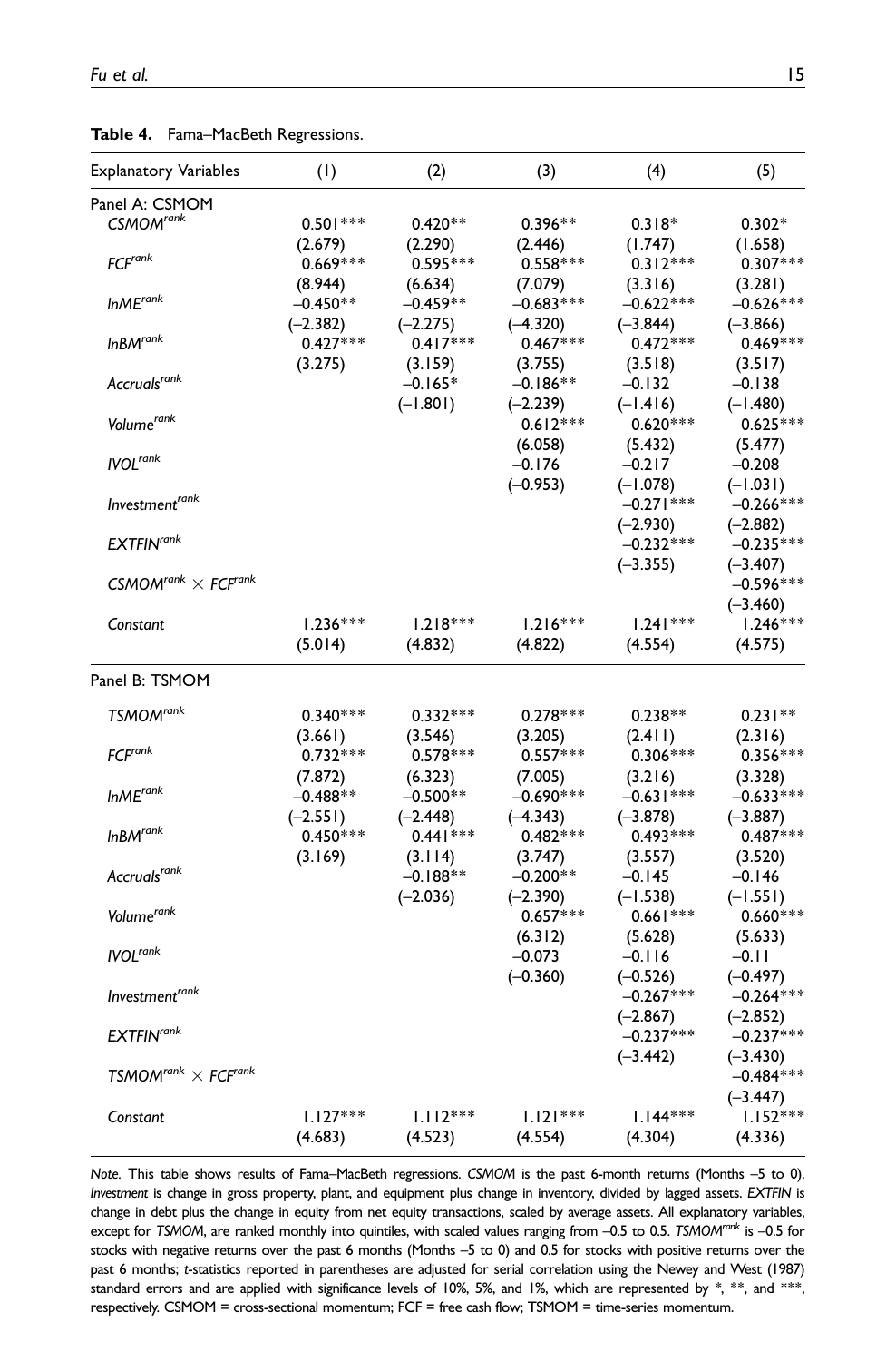based solely on past returns. For example, we find that our FCF-based CSMOM strategy (CSMOM + FCF) generates about 0.72% excess returns per month higher than what the simple momentum strategy can achieve. Similarly, the FCF-based TSMOM yields 0.71% additional returns per month compared with the profits from the stand-alone TSMOM strategy.

We also examine the relative contribution of excess returns from the long and short legs to understand the source of the improved profitability of the enhanced momentum strategy.<sup>11</sup> Our results indicate that the improved payoffs derive mainly from the short leg. This result holds for both the CSMOM + FCF strategy and the TSMOM + FCF strategy. Specifically, 77.78% of the improved returns from the FCF-based CSMOM strategy come from the short leg. Similarly, the relative contribution of the improved returns from the short leg is 74.65% when comparing profits from the FCF-based TSMOM strategy with the stand-alone TSMOM strategy. To investigate whether value weighting versus equal weighting affects the return patterns from the long and short legs of the trading strategies, we repeat the test in Table 5 using value-weighted returns. Consistent with the equal weighting results, we find that the main source of the improved payoffs of the enhanced momentum strategies mainly comes from the short leg.<sup>12</sup>

Barroso and Santa-Clara (2015) and T. Daniel and Moskowitz (2016) document that the returns distribution of the momentum strategy has significantly negative skewness and high excess kurtosis, which leads to occasional large crashes (e.g., a crash of  $-62.51\%$  from March to May 2009). Our enhanced CSMOM strategy with fundamental cash flow components experiences a less negative skewness (–1.88) and a greater Sharpe ratio (1.14) in comparison with the simple CSMOM strategy (i.e., –2.50 for skewness and 0.67 for the Sharpe ratio).

We further conduct a series of sensitivity tests to examine whether the improved performance following our enhanced strategies is subject to the commonly documented timeseries factors that may affect the performance of the price momentum strategy. First, investor sentiment may play an important role in explaining the performance. Stambaugh et al. (2012) and Antoniou et al. (2013), who argue that sentiment-driven investors can cause market mispricing, show that momentum trading strategies are more profitable following high levels of sentiment as the price anomaly is stronger corresponding to high sentiment. Our results in Panels A and B of Table 6 lend support to this sentiment argument. Investor sentiment is measured by (a) the monthly market-based sentiment index constructed by Baker and Wurgler (2006) in Panel A and (b) the University of Michigan's consumer sentiment index in Panel B. We find greater momentum gains following periods of positive investor sentiment compared with negative sentiment periods. We describe results in Panel A for brevity. For example, our enhanced CSMOM (TSMOM) strategies, on average, improve the performance of price momentum by about 0.88% (0.84%) per month following positive sentiment and by about  $0.55\%$   $(0.59\%)$  per month following negative sentiment.<sup>13</sup>

Second, we test whether the superior performance of the enhanced momentum strategy is sensitive to sample periods. The disappearance of momentum gains after the 1990s has attracted significant discussion (e.g., Barroso & Santa-Clara, 2015; T. Daniel & Moskowitz, 2016; Hwang & Rubesam, 2015; McLean & Pontiff, 2016). We find corroborating results that the persistent gains for both CSMOM and TSMOM have declined considerably over the last two decades. We divide the whole sample into two subperiods (i.e., 1965–1989 and 1990–2015), and the second subperiod is further broken down into two shorter subperiods (i.e., 1990–1999 and 2000–2015).<sup>14</sup> As presented in Panel C of Table 6, the pure price momentum strategy generates significantly less positive returns after 1990,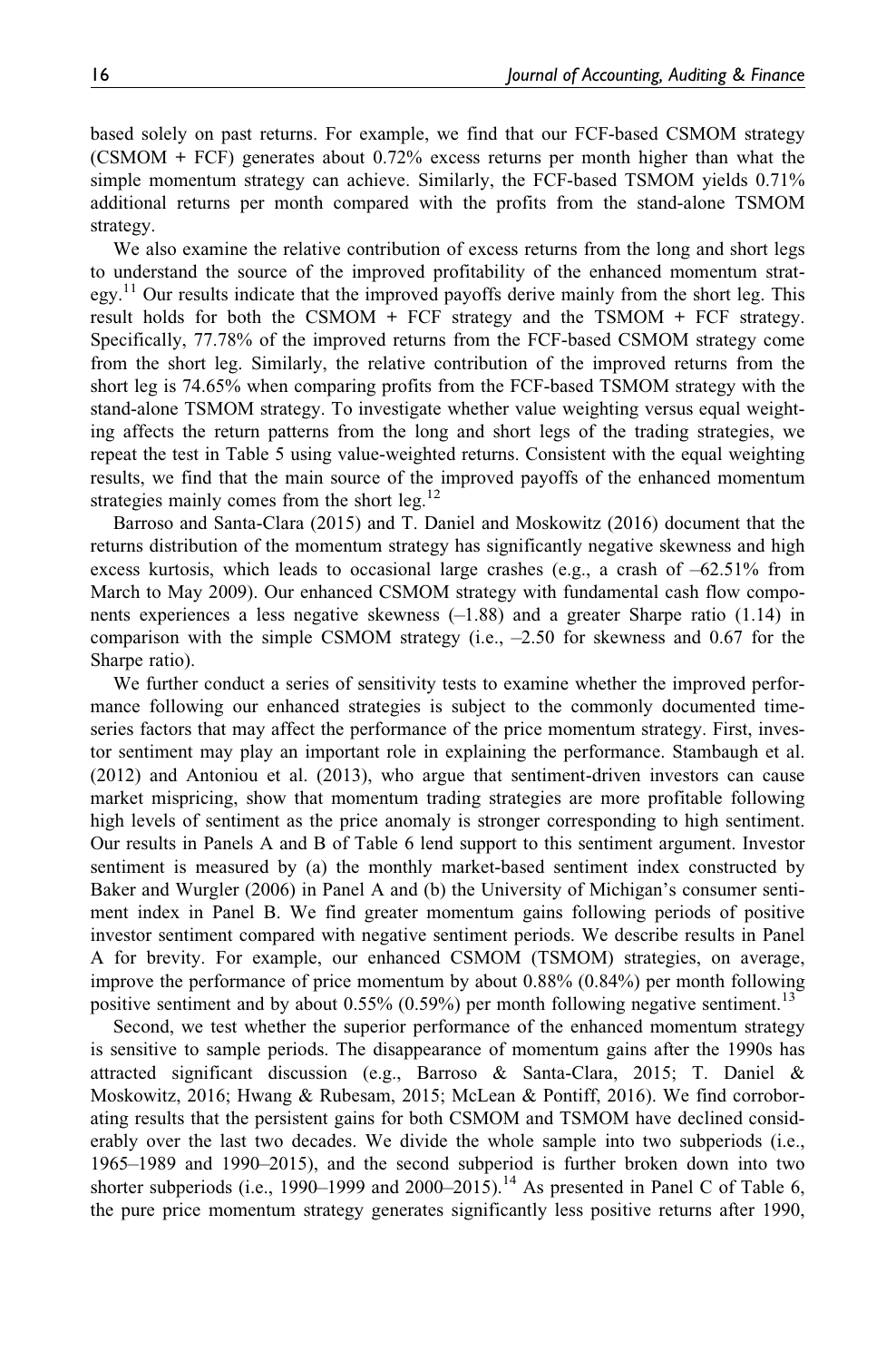| Panel A: Monthly Raw Returns.    |              |          |             |              |       |                     |
|----------------------------------|--------------|----------|-------------|--------------|-------|---------------------|
| Portfolios                       | Long leg     |          |             | Short leg    |       | Long-short (profit) |
| CSMOM                            | 0.84%        | $[3.30]$ | 0.09%       | [0.28]       | 0.75% | [4.32]              |
| CSMOM + FCF                      | 1.00%        | [4.00]   | $-0.47%$    | $[-1.30]$    | 1.47% | [6.85]              |
| Improvements in profits          | 0.16%        | [3.22]   | $-0.56%$    | $[-7.15]$    | 0.72% | [7.70]              |
| Relative contributions           | 22.22%       |          | 77.78%      |              |       |                     |
| TSMOM                            | 0.70%        | [3.12]   | 0.22%       | [0.88]       | 0.48% | [5.57]              |
| TSMOM + FCF                      | 0.88%        | [4.01]   | $-0.31%$    | $[-1.01]$    | 1.18% | [8.44]              |
| Improvements in profits          | 0.18%        | [4.66]   | $-0.53%$    | $[-7.07]$    | 0.71% | [8.2]               |
| Relative contributions           | 25.35%       |          | 74.65%      |              |       |                     |
| Panel B: Descriptive Statistics. |              |          |             |              |       |                     |
| Statistics                       | <b>CSMOM</b> |          | CSMOM + FCF | <b>TSMOM</b> |       | TSMOM + FCF         |
|                                  |              |          |             |              |       |                     |

Mean 9.40% 19.17% 5.86% 15.17% Standard deviation  $0.14$  0.17 0.07 0.11 Skewness –2.50 –1.88 –1.28 –1.31 Kurtosis 19.28 10.66 6.98 6.24 Sharpe ratio **0.67** 1.14 0.80 1.33

Table 5. Traditional Momentum Versus FCF-Enhanced Momentum.

and the positive gain even disappears during 2000–2015. However, our enhanced strategies boost the performance of the traditional momentum strategy, evidenced by the remained strong positive profits after 1990 (CSMOM + FCF returns = 1.14%, t-value = 3.24; TSMOM + FCF returns =  $0.95\%$ , *t*-value = 4.29).

Overall, our enhanced momentum strategies appear to be robust in terms of improving the performance of the traditional price momentum strategy.

#### Decomposition of FCFs

As argued by Dechow et al. (2008), retained cash shows less persistency compared with the distribution parts to equity and debt holders. Hence, the subcomponents of FCFs may play different roles in predicting future returns. To further investigate the price impact of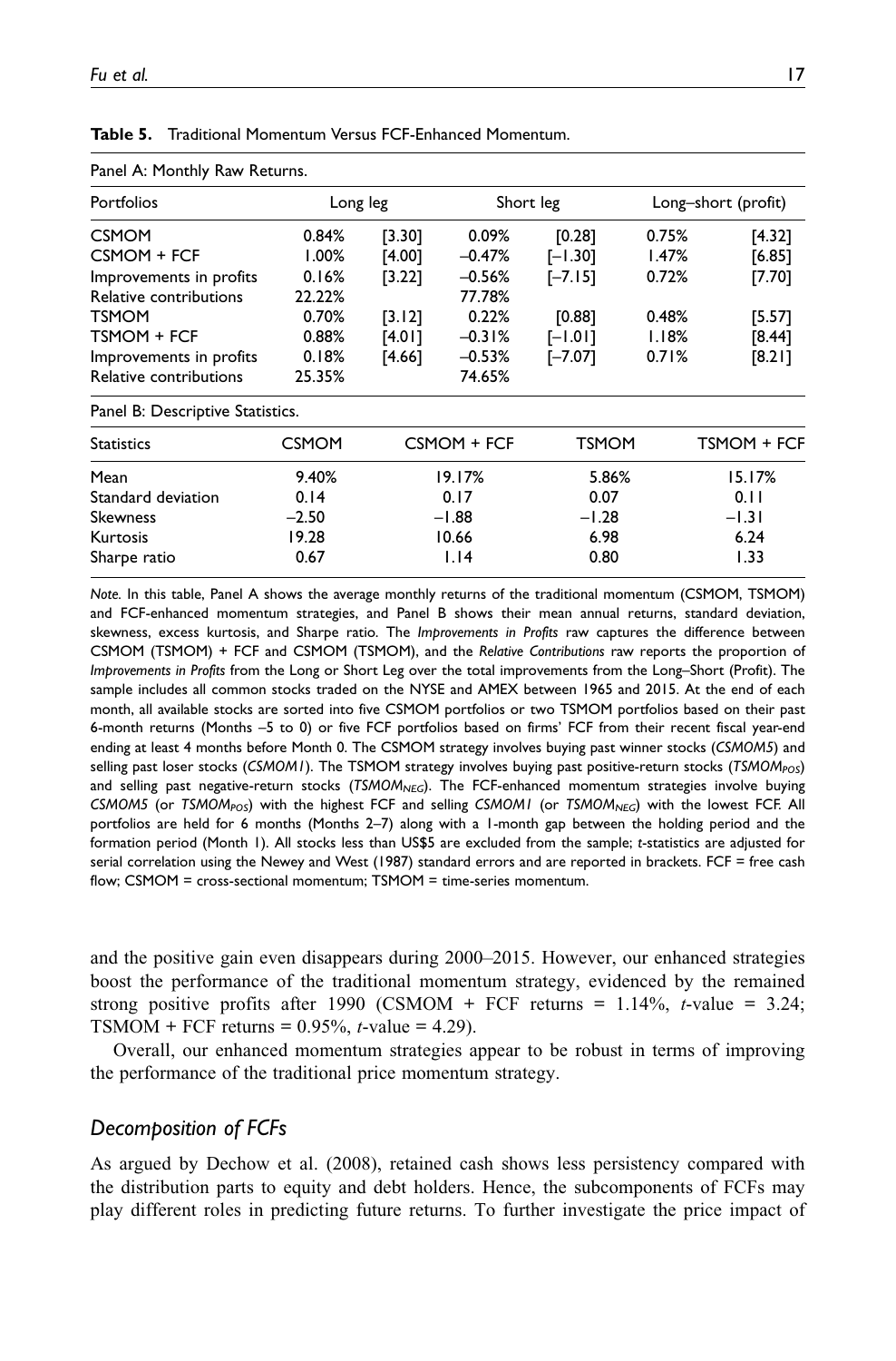|                                  |                                        | Differences =<br>Enhanced - MOM                  |                                             | Portfolio<br>monthly returns                                            |                                                                                     | Differences =<br>Enhanced - MOM |                                             |
|----------------------------------|----------------------------------------|--------------------------------------------------|---------------------------------------------|-------------------------------------------------------------------------|-------------------------------------------------------------------------------------|---------------------------------|---------------------------------------------|
|                                  |                                        |                                                  |                                             |                                                                         |                                                                                     |                                 |                                             |
|                                  |                                        |                                                  |                                             |                                                                         |                                                                                     |                                 |                                             |
| 0.92%<br>1.80%<br>0.52%<br>1.37% | $[5.63]$<br>[9.10]<br>[5.70]<br>[9.66] | 0.88%<br>0.84%                                   | [8.20]<br>[8.88]                            | 0.63%<br>1.18%<br>0.48%<br>1.07%                                        | [2.25]<br>[3.47]<br>[3.58]<br>$[5.01]$                                              | 0.55%<br>0.59%                  | [4.14]<br>[4.8]                             |
|                                  |                                        |                                                  |                                             |                                                                         |                                                                                     |                                 |                                             |
| High                             |                                        |                                                  | Low                                         |                                                                         |                                                                                     |                                 |                                             |
| 1.13%<br>1.85%<br>0.68%<br>1.40% | [6.17]<br>[7.77]<br>[6.4]<br>[7.8]     | 0.72%<br>0.73%                                   | [4.88]<br>[5.85]                            | 0.29%<br>0.86%<br>0.25%<br>0.85%                                        | [0.94]<br>[2.38]<br>[1.67]<br>[3.72]                                                | 0.57%<br>0.60%                  | [4.06]<br>$[4.51]$                          |
| Panel C: Subperiods              |                                        |                                                  |                                             |                                                                         |                                                                                     |                                 |                                             |
|                                  |                                        |                                                  |                                             |                                                                         |                                                                                     |                                 |                                             |
| 0.94%<br>1.82%<br>0.59%          | [5.09]<br>[7.82]<br>[5.68]             | 0.87%                                            | [7.23]                                      | 0.57%<br>1.14%<br>0.37%                                                 | [1.95]<br>[3.24]<br>[2.75]                                                          | 0.57%                           | [4.13]<br>[4.75]                            |
|                                  |                                        |                                                  |                                             |                                                                         |                                                                                     |                                 |                                             |
| 0.88%<br>1.70%<br>0.55%          | [2.64]<br>[4.28]<br>[3.19]             | 0.82%<br>0.76%                                   | [4.69]                                      | 0.37%<br>0.79%<br>0.25%                                                 | [0.89]<br>[1.57]<br>[1.37]                                                          | 0.42%<br>0.47%                  | [2.18]<br>[2.69]                            |
|                                  | 1.43%<br>1.31%                         | Portfolio monthly<br>returns<br>[8.69]<br>[4.67] | Positive<br>1965-1989<br>0.84%<br>1990-1999 | Panel A: Investor sentiment (Baker & Wurgler, 2006)<br>[7.08]<br>[5.20] | Panel B: Investor sentiment (Michigan's consumer sentiment index)<br>0.95%<br>0.72% | [4.29]<br>[2.35]                | Negative<br>1990-2015<br>0.58%<br>2000-2015 |

Table 6. Sensitivity Tests of FCF-Enhanced Momentum Strategies to Time-Series Variation.

Note. This table shows the sensitivity of the FCF-enhanced momentum strategies to different levels of investor sentiment and time periods. The level of investor sentiment is measured using Baker and Wurgler's (2006) and the University of Michigan's consumer investor sentiment index. The sample includes all common stocks traded on the NYSE and AMEX between 1965 and 2015. At the end of each month, all available stocks are sorted into five CSMOM portfolios or two TSMOM portfolios based on their past 6-month returns (Months –5 to 0) or five FCF portfolios based on firms' FCF from their recent fiscal year-end ending at least 4 months before Month 0. The CSMOM strategy involves buying past winner stocks (CSMOM5) and selling past loser stocks (CSMOM1). The time-series momentum strategy involves buying past positive-return stocks (TSMOM $_{POS}$ ) and selling past negativereturn stocks (TSMOM<sub>NEG</sub>). The FCF-enhanced momentum strategies involve buying CSMOM5 (or TSMOM<sub>POS</sub>) with the highest FCF and selling CSMOM1 (or TSMOM<sub>NEG</sub>) with the lowest FCF. All portfolios are held for 6 months (Months 2–7) along with a 1-month gap between the holding period and the formation period (Month 1). All stocks less than US\$5 are excluded from the sample; t-statistics are adjusted for serial correlation using the Newey and West (1987) standard errors and reported in brackets. MOM = stand-alone momentum strategy; FCF = free cash flow; CSMOM = cross-sectional momentum; TSMOM = time-series momentum.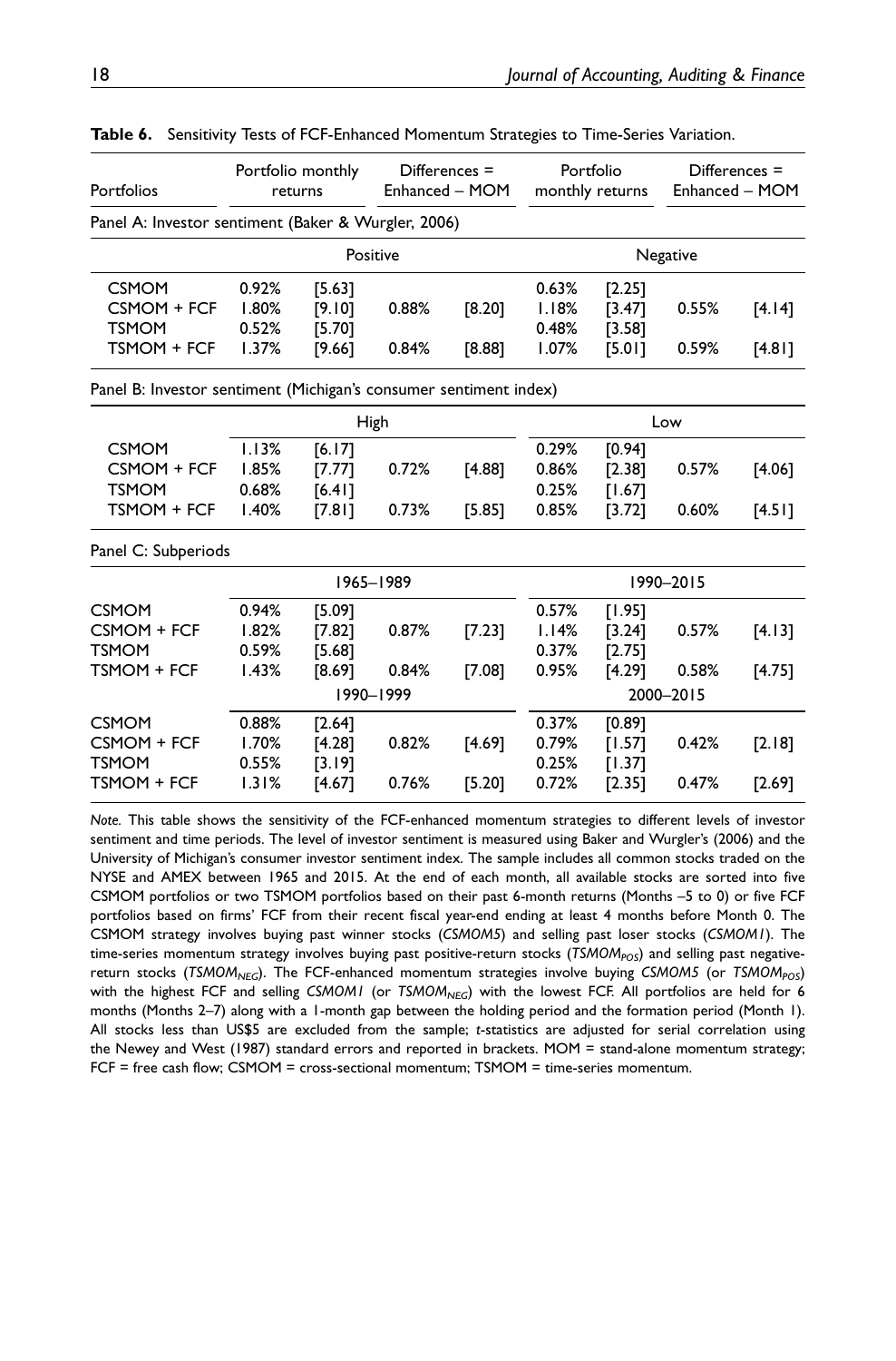individual components within the FCF, we decompose FCFs into changes in the annual cash balance ( $\Delta CASH$ ), net distributions to equity holders ( $DIST_{EO}$ ), and net distributions to debt holders ( $DIST<sub>D</sub>$ ). As shown in Panel A of Table 7, both distributions to equity holders and debt holders exhibit strong and positive effects on future returns, whereas the change in the cash balance has little impact on future returns. This outcome indicates that information of changes in cash balance can be quickly incorporated into stock prices, while the price reflection of distributions to equity/debt holders remains relatively slow. Panel B of Table 7 shows that the momentum effect is exacerbated among low distributions to equity/debt holder groups but remains unchanged across retained cash flow groups. This further suggests that only distributions to equity/debt holders contain incremental and unpriced information over price momentum.

## Further Analyses

To explore whether alternative explanations for the FCF mispricing may affect our main findings, we consider three nonmutually exclusive explanations: accrual anomaly, limits-toarbitrage, and risks.

#### Enhanced Momentum and Accruals

S. Richardson et al. (2010) argued that failure to recognize the difference of persistence across various earnings components is a primary driver of the accounting anomalies. Firms with low FCFs are likely to be associated with high accruals. Therefore, the underpricing on FCFs may be attributable to investors' overpricing on accruals. Gu and Wu (2000) document that price momentum is more pronounced for high accrual firms, especially for firms with high discretionary accruals. To eliminate the possibility that the incremental cash flow effect on price momentum arises from the accrual effects, we divide the whole sample into high and low accrual groups based on the (a) total accruals, (b) discretionary accruals, and (c) growth in net operating assets.<sup>15</sup> Online Appendix Table A1 reports the monthly returns of momentum and FCF-enhanced momentum portfolios for firms with high and low accruals. Our enhanced momentum strategies consistently outperform the simple momentum strategy in both high and low groups formed on three accrual-based measures. This outcome suggests that the accrual anomaly cannot fully explain the incremental role of FCFs in momentum effects.

#### Enhanced Momentum and Limits-to-Arbitrage

Limits-to-arbitrage are important reasons that stop arbitrageurs from taking trading positions to eliminate the anomalies (Ali et al., 2003; Arena et al., 2008; Lam & Wei, 2011). We, therefore, test the sensitivity of the improved performance of our enhanced momentum strategy to limits-to-arbitrage, measured by transaction costs (bid–ask spread, Amihud's illiquidity, dollar trading volume, and institutional ownership) and arbitrage risk (idiosyncratic volatility) (Ali et al., 2003; Amihud, 2002; Huang et al., 2010; Lam & Wei, 2011). Variables' definitions and the results are provided in Online Appendix Table A2. We first divide all stocks into high and low groups based on the above limits-to-arbitrage measures and then compare the performance of the enhanced trading strategy with the stand-alone price momentum strategy.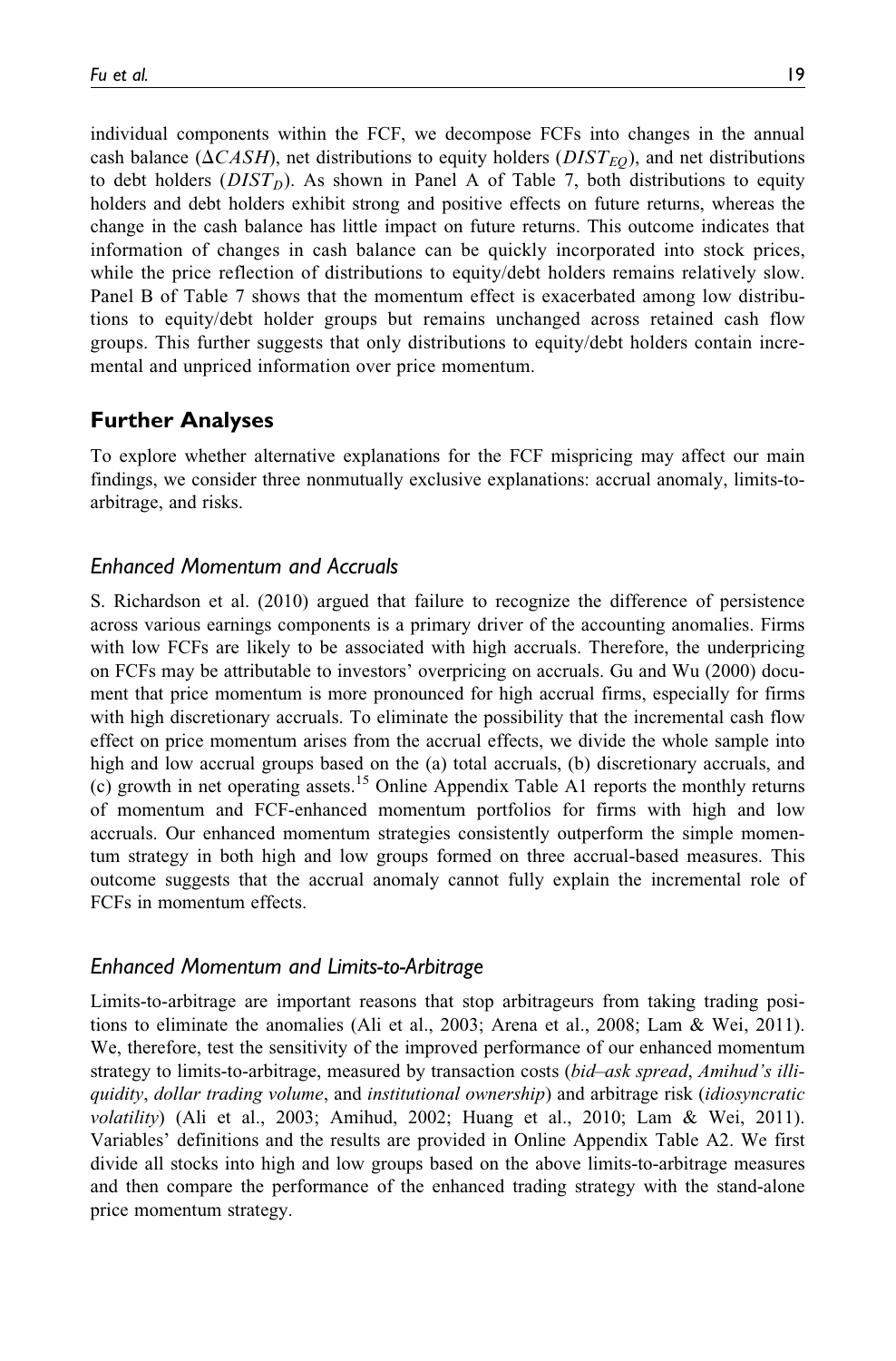| Panel A: Single Sorted on Decomposed FCF. |       |               |       |               |       |              |  |
|-------------------------------------------|-------|---------------|-------|---------------|-------|--------------|--|
| Portfolios                                |       | $\Delta$ CASH |       | <b>DISTEQ</b> |       | <b>DISTD</b> |  |
| QI (lowest)                               | 0.54% | [2.16]        | 0.24% | [0.82]        | 0.30% | [1.11]       |  |
| Q5 (highest)                              | 0.57% | [2.23]        | 0.74% | [3.56]        | 0.73% | [2.8]        |  |
| $Q5 - QI$                                 | 0.02% | [0.53]        | 0.50% | [4.65]        | 0.43% | [6.95]       |  |

Table 7. Portfolios Formed on Past Returns and Further Decomposed FCFs.

Panel B: Double Sorted on Past Returns (CSMOM) and Decomposed FCFs.

| Portfolios            | $\Delta$ CASHI (lowest) |                     |       | $\Delta$ CASH5 (highest) |          | $\Delta$ CASH5 – $\Delta$ CASHI |  |
|-----------------------|-------------------------|---------------------|-------|--------------------------|----------|---------------------------------|--|
| CSMOMI (past losers)  | 0.10%                   | [0.30]              | 0.02% | <b>[0.07]</b>            | $-0.08%$ | $[-0.8]$                        |  |
| CSMOM5 (past winners) | 0.82%                   | [3.04]              | 0.86% | [3.23]                   | 0.04%    | [0.56]                          |  |
| CSMOM5 - CSMOM1       | 0.72%                   | [3.73]              | 0.84% | [4.47]                   | 0.11%    | [1.03]                          |  |
|                       | $DIST_{EQ}$ (lowest)    |                     |       | $DIST_{EO}5$ (highest)   |          | $DIST_{EO}5 - DIST_{EO}1$       |  |
| CSMOMI (past losers)  | $-0.34%$                | F-0.981             | 0.43% | [1.47]                   | 0.77%    | [5.8]                           |  |
| CSMOM5 (past winners) | 0.64%                   | [2.09]              | 0.93% | [4.07]                   | 0.29%    | [2.25]                          |  |
| CSMOM5 - CSMOM1       | 0.98%                   | [5.32]              | 0.50% | [2.73]                   | $-0.48%$ | $[-3.58]$                       |  |
|                       |                         | $DIST_D I$ (lowest) |       | $DIST_D5$ (highest)      |          | $DISTn5 - DISTnI$               |  |
| CSMOMI (past losers)  | $-0.38%$                | r–1.141             | 0.25% | [0.75]                   | 0.63%    | [5.92]                          |  |
| CSMOM5 (past winners) | 0.69%                   | [2.5]               | 1.02% | [3.7]                    | 0.33%    | [4.03]                          |  |
| CSMOM5 - CSMOM1       | 1.08%                   | [5.48]              | 0.77% | [4.56]                   | $-0.30%$ | $[-2.48]$                       |  |

Panel C: Double Sorted on Past Returns (TSMOM) and Decomposed FCFs.

| Portfolios                  | $\Delta$ CASHI (lowest) |                     |       | $\Delta$ CASH5 (highest) |          | $\Delta$ CASH5 – $\Delta$ CASHI             |
|-----------------------------|-------------------------|---------------------|-------|--------------------------|----------|---------------------------------------------|
| $TSMOM_{NEG}$ (past losers) | 0.19%                   | [0.72]              | 0.14% | [0.53]                   | $-0.05%$ | $[-0.70]$                                   |
| $TSMOMPOS$ (past winners)   | 0.68%                   | [2.85]              | 0.71% | [2.95]                   | 0.03%    | [0.73]                                      |
| $TSMOMPOS - TSMOMNFG$       | 0.48%                   | [4.68]              | 0.57% | [5.62]                   | 0.08%    | [1.14]                                      |
|                             | $DIST_{EQ}$ (lowest)    |                     |       | $DIST_{EO}$ 5 (highest)  |          | DIST <sub>EQ</sub> 5 – DIST <sub>EQ</sub> 1 |
| $TSMOMNFG$ (past losers)    | $-0.22%$                | $[-0.74]$           | 0.45% | [2.03]                   | 0.67%    | [5.50]                                      |
| $TSMOMPOS$ (past winners)   | 0.45%                   | [1.61]              | 0.78% | [4.01]                   | 0.33%    | [2.82]                                      |
| $TSMOMPOS - TSMOMNFG$       | 0.67%                   | [5.86]              | 0.33% | [3.63]                   | $-0.34%$ | $[-3.83]$                                   |
|                             |                         | $DIST_D I$ (lowest) |       | $DIST_D5$ (highest)      |          | $DISTD5 - DISTDI$                           |
| $TSMOMNEG$ (past losers)    | $-0.20%$                | $[-0.69]$           | 0.39% | [1.43]                   | 0.58%    | [6.96]                                      |
| $TSMOMPOS$ (past winners)   | 0.53%                   | [2.14]              | 0.84% | [3.33]                   | 0.30%    | [4.64]                                      |
| $TSMOMPOS - TSMOMNFG$       | 0.73%                   | [6.57]              | 0.45% | [5.01]                   | $-0.28%$ | $[-3.53]$                                   |

Note. This table shows the average monthly excess returns (of the 1-month U.S. T-bill rate) of portfolios formed on past stock returns and the decomposed FCFs, including changes in the annual balance  $(\Delta CASH)$ , net distributions to equity holders ( $DIST_{EQ}$ ), and net distributions to debt holders ( $DIST_D$ ). Panel A reports portfolios formed independently on one of the decomposed elements of FCF. At the end of each month, all available stocks are sorted into five portfolios based on  $\Delta$ CASH, DIST<sub>EQ</sub>, or DIST<sub>D</sub>, and then held for 6 months (Months 2–7) along with a 1-month gap between the holding period and the formation period (Month 1). Q1 and Q5 represent the bottom and top 20% of stocks in terms of their  $\Delta$ CASH, DIST<sub>EQ</sub>, or DIST<sub>D</sub>, respectively. Panel B (Panel C) reports monthly returns of portfolios formed on CSMOM (TSMOM) and the decomposed FCF. At the end of each month, all available stocks are independently sorted into five CSMOM (or two TSMOM) portfolios based on their past 6-month returns (Months -5 to 0) and five portfolios based on firms' recent  $\Delta$ CASH, DIST<sub>EO</sub>, or DIST<sub>D</sub>. The intersected portfolios formed on the two independent sorts are held for 6 months (Months 2–7) along with a 1-month gap between the formation and the holding periods (Month 1). All stocks less than US\$5 are excluded; t-statistics are adjusted for serial correlation using the Newey and West (1987) standard errors and are reported in brackets. FCFs = free cash flows; CSMOM = cross-sectional momentum; TSMOM = time-series momentum.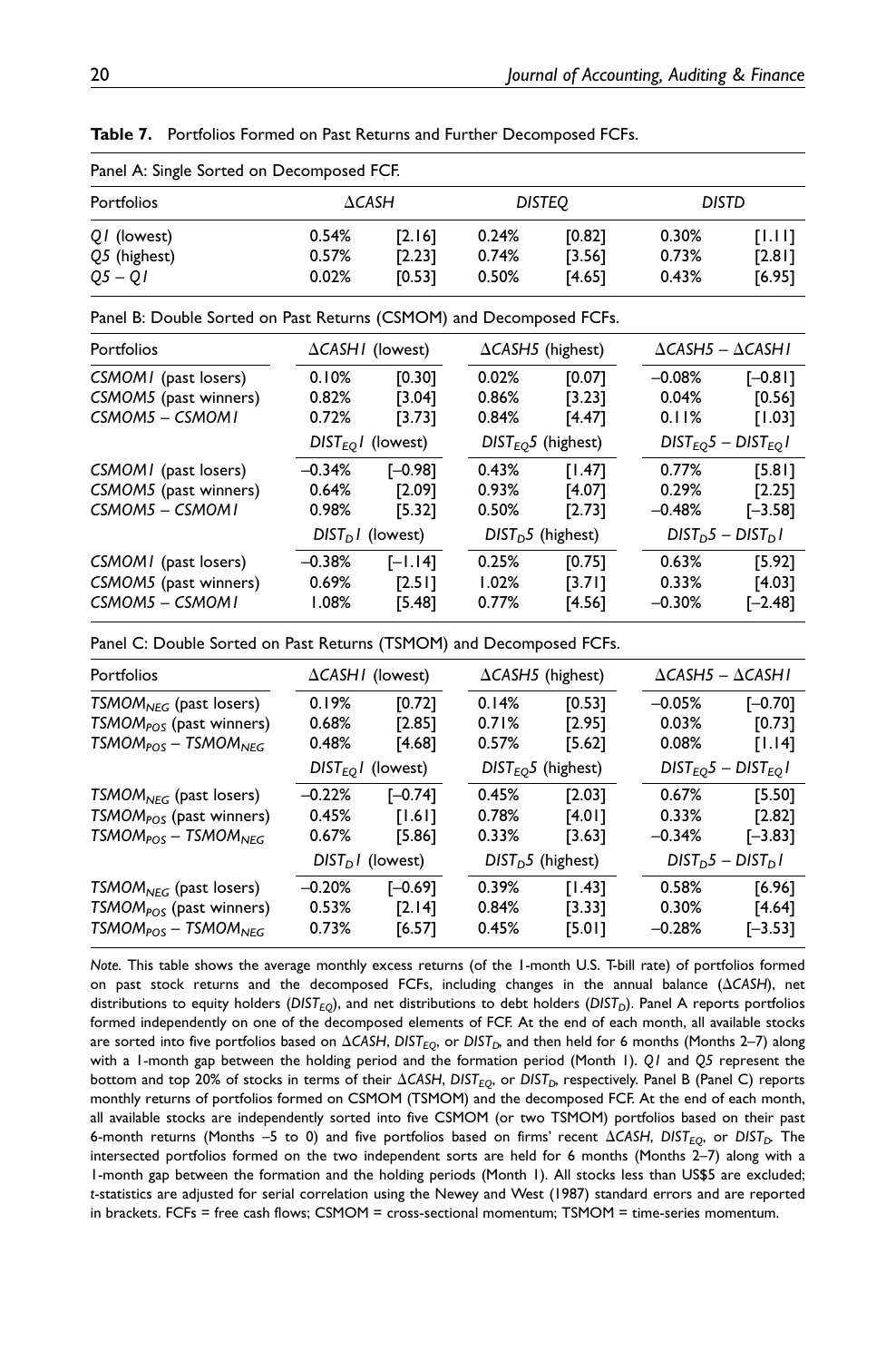Consistent with prior research that attributes the momentum effect to the mispricing (e.g., Arena et al., 2008), we find greater payoffs of both the stand-alone and the enhanced momentum strategies in the group of high limits-to-arbitrage (i.e., high bid–ask spread, high Amihud's illiquidity, low dollar trading volume, low institutional ownership, and high idiosyncratic volatility). We also find that the superior performance of our enhanced momentum strategy is not dominated by arbitrage constraints because the positive-return differences between the enhanced and the traditional momentum strategies remain significant in both high and low limit-to-arbitrage groups.

#### Enhanced Momentum and the Risk Explanation

To eliminate the possibility that risk explains the profits of the intersection portfolios and the improved performance of the enhanced momentum strategy, we repeat the portfolio analysis using returns adjusted by firm characteristics and returns estimated from different risk factor models. First, we use size-adjusted returns, size- and book-to-market-adjusted returns, and industry-adjusted returns. Panel A of Online Appendix Table A3 presents results for two-way sorts based on price momentum and FCF. We find that both the momentum and FCF effects continue to hold, and that the incremental effect of FCF to momentum payoffs remains significant. Panel B of Table A3 compares the returns from the enhanced momentum strategies with the returns from the stand-alone momentum strategies. We find that the performance differences are comparable with results in Table 5, where raw monthly returns are employed.

Second, we report the alphas for the intersection portfolios and the alphas for the momentum strategies estimated from six asset pricing models, including the Capital Asset Pricing Model (CAPM) model, Fama and French's (1993) three-factor model, Fama and French's (2015) five-factor model, a model with FF three factors plus the Pástor and Stambaugh's (2003) liquidity factor, Carhart's (1997) four-factor model, and Hou et al.'s (2015)  $q$ -factor model.<sup>16</sup> Results in Online Appendix Table A4 support our findings that the incremental effect of FCFs and the improved profitability of the FCF-based momentum strategies cannot be explained by the common risk factors. Panel A presents the alphas for the two-way sorting portfolios based on price momentum and FCF. Results show that momentum payoffs are consistently larger in low FCF stocks and that higher momentum payoffs in low FCF portfolios are mainly driven by large negative returns among past losers with low FCF (e.g., *CSMOM1*  $\times$  *FCF1*). Panel B reports the alphas for the enhanced and the stand-alone momentum strategies. We find that the profitability improvement of the enhanced momentum strategies remains robust and prominent regardless of the set of risk factors employed.<sup>17</sup>

#### Earnings Momentum, Price Momentum, and Cash Flow Effects

Finally, we examine the interplay among earnings momentum, price momentum, and the cash flow effect.<sup>18</sup> Results are presented in Online Appendix Table A5. We start by testing the association between earnings momentum and price momentum. We use earnings surprises (SUE) to construct portfolios of earnings momentum. Panel A provides evidence that price momentum is distinct from earnings momentum as one is not subsumed by the other.

Next, we investigate the role of FCFs in the relation between earnings momentum and price momentum. We partition our sample into high- and low-FCF groups and rerun the two-way sorting portfolio analyses. Panels B and C show that for firms with high FCF,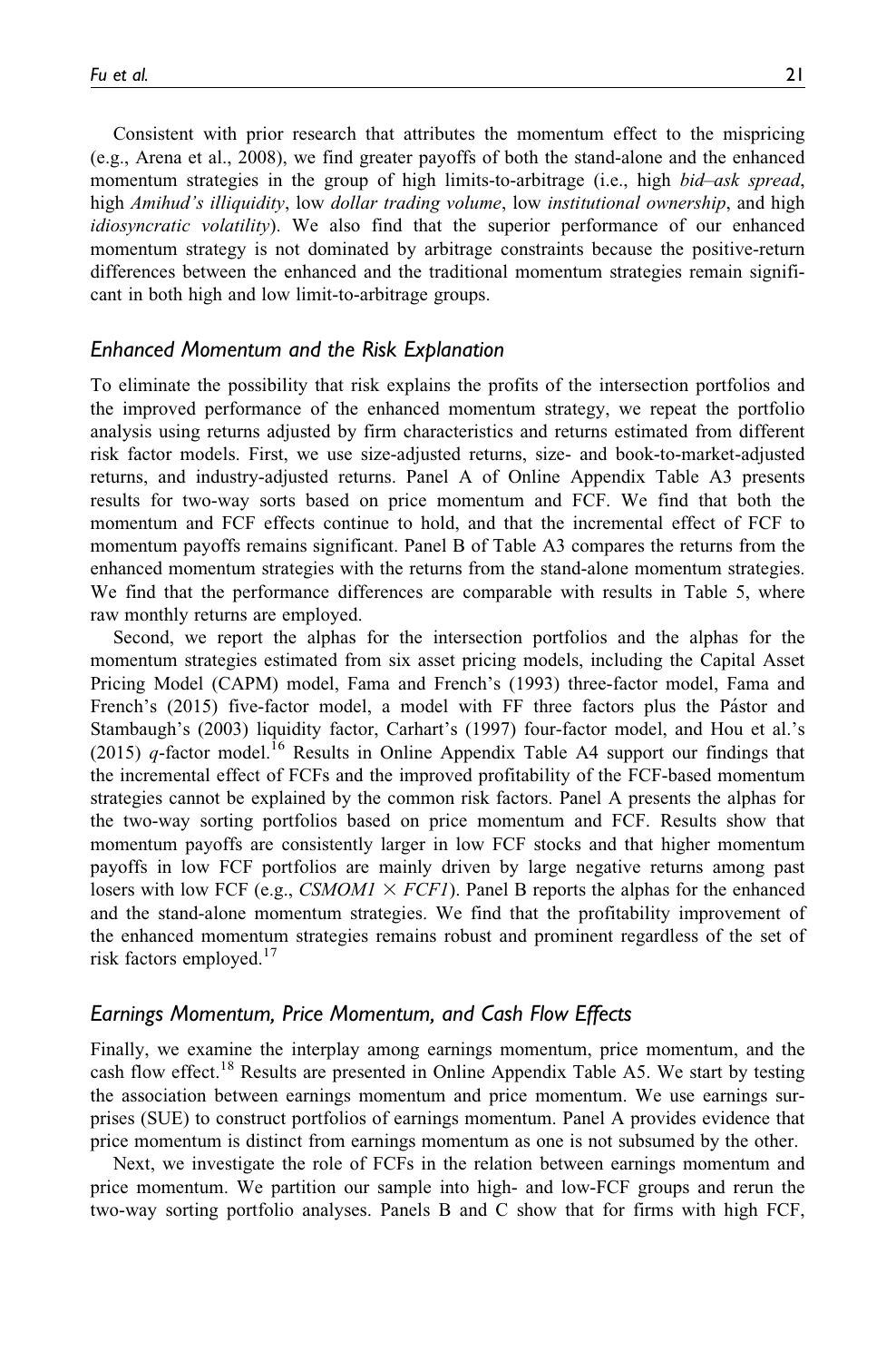both earnings momentum and price momentum demonstrate weaker portfolio returns. In contrast, the stronger earning and price momentum effects for low FCF stocks indicate that firms with low FCF contain unpriced information.

In addition, we extend the FF three factors with a mimic factor of earnings surprises (SUE factor) to test whether the price momentum and the FCF-enhanced momentum can be explained away by the SUE factor. Panels D and E report the estimated regression alpha. Results in Panel D show that the FCF effects, for both past loser and winner stocks, cannot be explained by the common risk factors and the added SUE factors. However, the positive performance of CSMOM and TSMOM disappears for stocks with high FCF when we control for the SUE factor, suggesting that the combined explanatory effect of FCFs and earnings surprises is prominent. Results in Panel E indicate that while the inclusion of the SUE factor has almost fully explained the traditional CSMOM and TSMOM,<sup>19</sup> the FCF-enhanced CSMOM and TSMOM strategies continue to present superior performance. Their differences with the stand-alone price momentum in terms of portfolio performance remain around 0.70% and are highly significant.

#### Additional Concerns

Does the rebalancing frequency affect our results? Momentum strategies require monthly rebalancing of portfolios and their compositions. While past returns can easily be calculated at the monthly frequency, corporate fundamentals, such as FCF, are updated annually, meaning that the compositions of each FCF-sorted portfolio remain unchanged for a horizon of 12 months. How does this blend of monthly rebalancing and largely fixed portfolio composition mechanically affect our main results? We re-examine the performance of intersection portfolios formed on annually rebalanced price momentum and FCF portfolios. Results show that the FCF-enhanced momentum portfolios continue to generate sizable returns (1.02% for CSMOM + FCF and 0.93% for TSMOM + FCF per month) that significantly outperform the respective stand-alone price momentum, indicating that our results are robust to this alternative rebalancing frequency.<sup>20</sup>

Excluding small firms or glamor stocks with extraordinary performance? The FCF-based momentum strategies require buying past winners with high FCF and selling past losers with low FCF. As small firms tend to experience large negative returns and low FCF and glamor firms, such as FAANG (Facebook, Amazon, Apple, Netflix, and Google), often deliver extraordinary performance with high returns and FCF, our main results may be affected by the inclusions of these firms. To rule out the possibility that our results are driven by small firms or glamor firms, we repeat our main analyses—portfolios formed on past returns and FCF, Fama–MacBeth regressions, and FCF-enhanced momentum strategies—using (a) the sample that excludes firms below the bottom 20% of FF NYSE size breakpoint, and (b) the sample that excludes firms below the bottom 20% FF NYSE book-to-market breakpoint. We find robust results with both samples: (a) FCF and momentum effects generate positive portfolio returns, and neither of them is subsumed by the other; and (b) the FCF-enhanced CSMOM and TSMOM generate sizable positive monthly returns, which are also significantly higher than the traditional price momentum portfolios.<sup>21</sup>

An alternative measure of FCF based on the statement of cash flows. We measure FCF as earnings less total accruals. While prior research has demonstrated some advantages of this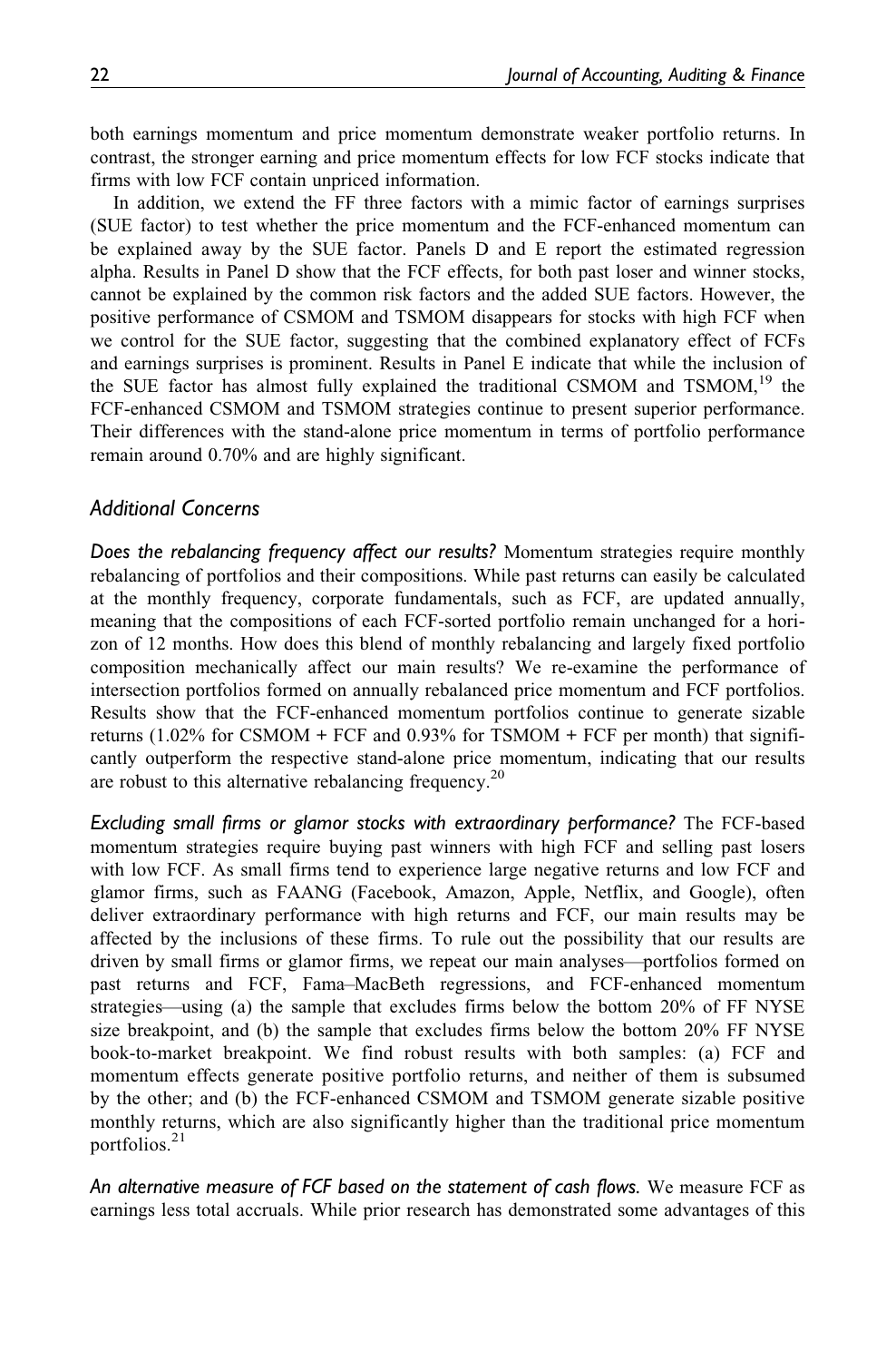balance sheet approach (Dechow et al., 2008; Hribar & Yehuda, 2015), items in the statement of cash flow provide an alternative way to measure FCF—operating cash flow minus capital expenditure, scaled by average total assets. As the statement of cash flow items are available in Compustat since 1987, we supplement the annual FCF using the balance sheet approach for pre-1987 information. We then repeat our main tests and find that our results are robust to this alternative measure of FCF. Our untabulated results show that the momentum strategy (CSMOM and TSMOM) and the FCF strategy yield significant profits after controlling for the other. The enhanced momentum strategy after incorporating FCF generates higher returns than the traditional momentum strategy.

## Conclusion

This study focuses on the incremental value of FCFs to the traditional price momentum trading. We find that FCFs contain exclusive and unpriced information that can bring incremental value to the pure momentum trading strategies. Our follow-on proposed enhanced trading strategy, buying past winners with high FCFs and shorting past losers with low FCFs, generates better payoffs than the traditional momentum strategy. Further analysis shows that distributions to equity/debt holders—a component of FCFs with a high persistence level—contribute the most to the momentum performance. Cash flows are a major information source that reflects the financial fundamentals for investors' evaluation of a firm. Our research offers a good example of identifying the incremental value of accounting information and provides guidance for incorporating fundamental analysis into the technical trading strategies for potential improvements.

Our conclusions are subject to limitations. First, we may be failing to control for some unknown risk factors that might account for our findings. In the absence of a theoretical asset pricing model where momentum and cash flows are observed in equilibrium, it is impossible to eliminate the possibility that our findings are due to an omitted risk factor. Although we conduct a battery of robustness tests, our evidence can, at best, indicate that the set of well-known risk factors fails to explain the profits from the enhanced momentum strategy. Second, although we show that the profitability from the enhanced momentum strategy remains significant in recent years, it will likely be attenuated in future years if more arbitrageurs are attracted to trade on this strategy. Future research interested in the interaction between FCFs and price momentum should take these limitations into consideration.

Our analyses also suggest several ideas for future research. We document that the enhanced momentum strategy outperforms the traditional momentum strategy. Future research can examine sources that affect returns on the long and short legs to advance the understanding of the performance of this trading strategy. In addition, we show that momentum profits are higher in low cash flow firms. Future research can investigate economic rationales to explain this phenomenon. We also find it remarkable that the profits from the cash flow strategy are at par with the momentum profits in magnitude and cannot be explained by risk factor models. Compared with price momentum, the pricing effect of cash flows receives considerably less attention in prior studies. Future research can focus on cash flows and examine cross-sectional variations and alternative explanations for the cash flow anomaly.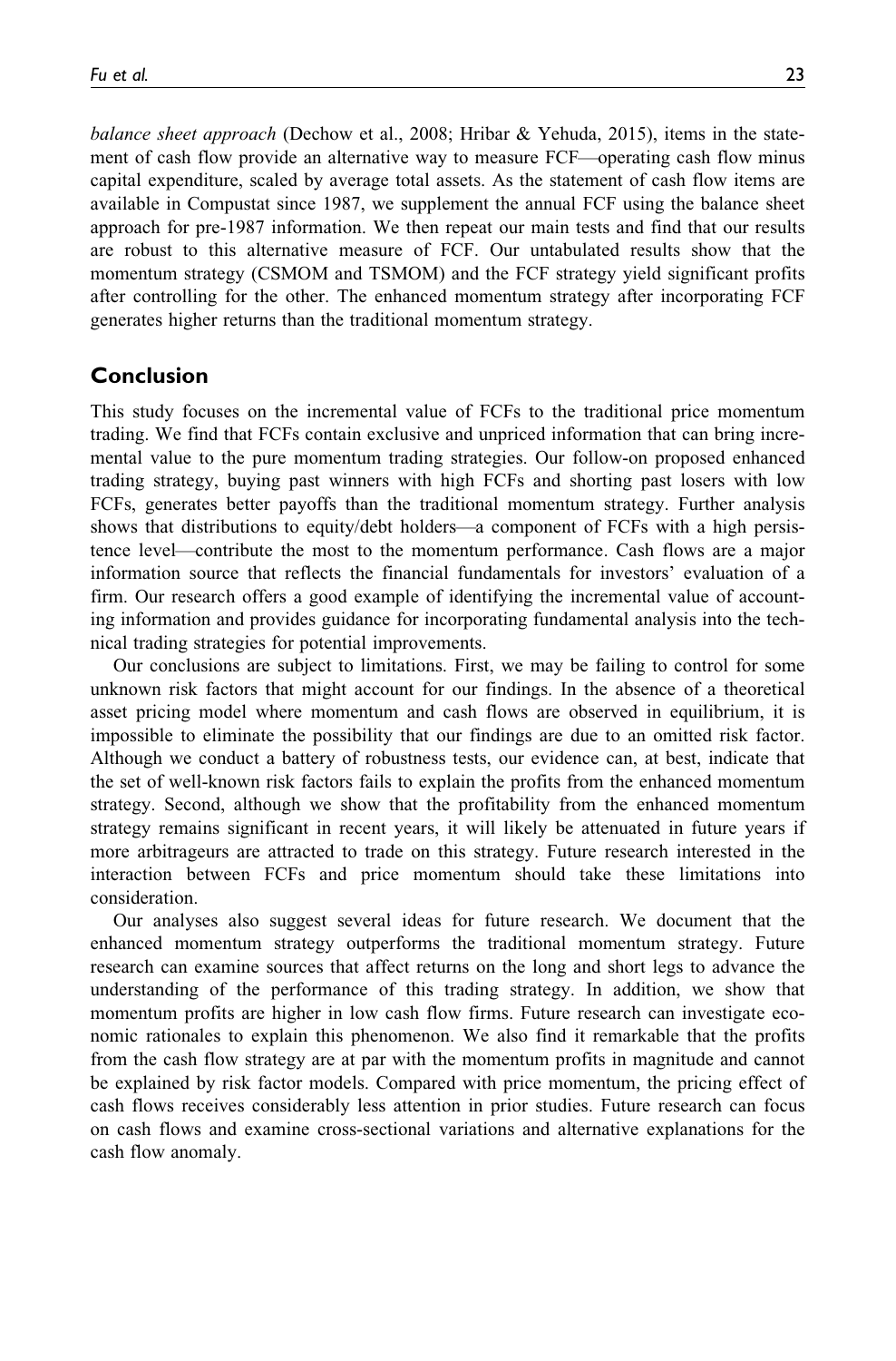#### Acknowledgments

We are grateful for the helpful comments from Xiao-Jun Zhang (the Editor), Bharat Sarath (the previous Editor), Agnes Cheng (the Associate Editor), the two anonymous reviewers, George Bulkley, Rachel Hayes, Pengguo Wang, and seminar and conference participants at the 2018 European Accounting Association Annual Congress and Jinan University. We also thank Professor Kenneth R. French and Professor Lu Zhang for sharing their factor data. All errors are our own.

#### Declaration of Conflicting Interests

The author(s) declared no potential conflicts of interest with respect to the research, authorship, and/ or publication of this article.

#### Funding

The author(s) received no financial support for the research, authorship, and/or publication of this article.

# ORCID iD

Liyi Zheng  $\Box$  <https://orcid.org/0000-0002-7054-755X>

## Supplemental Material

Supplemental material for this article is available online.

#### **Notes**

- 1. See ''Netflix analysts continue to focus on growth, overlook cash flow'' at [https://www.market](https://www.marketwatch.com/story/netflix-analysts-continue-to-focus-on-growth-overlook-cash-flow-2018-01-23)[watch.com/story/netflix-analysts-continue-to-focus-on-growth-overlook-cash-flow-2018-01-23](https://www.marketwatch.com/story/netflix-analysts-continue-to-focus-on-growth-overlook-cash-flow-2018-01-23)
- 2. In contrast, accruals, the other component of earnings, have been extensively studied. For example, see Sloan (1996), Xie (2001), Fairfield et al. (2003a, 2003b); S. A. Richardson et al. (2005), and Shi and Zhang (2012).
- 3. The survey results in S. Richardson et al. (2010) show that the most highly cited research paper on anomalies since 2000 is that of Jegadeesh and Titman (2001), who focus on momentum strategies. The responses received from the practitioner and academic respondents indicate that 47% (35%) of practitioners and 70% (26%) of academics viewed return momentum strategies as successful (neutral).
- 4. Subsequent studies provide several nonmutually exclusive explanations of the source of price momentum. See our Relevant Literature section for more discussion. We advance the understanding of price momentum by following the research avenue proposed by Chan et al. (1996) and focusing on the role of cash flow, an important accounting-based performance measure that is overlooked in prior momentum literature.
- 5. We thank the anonymous referee for suggesting the test on time-series momentum (TSMOM).
- 6. Our study focuses on whether the mispricing of free cash flows (FCFs) and the price momentum are related and whether a strategy of buying past winners with high FCFs and shorting past losers with low FCFs outperforms the traditional momentum trading strategy. Although our analyses show robust evidence that price momentum is stronger in low cash flow firms, a close examination on the reasons of this cash flow effect is beyond the scope of our study. We leave it for future research.
- 7. We are grateful to an anonymous reviewer for suggesting the tests on TSMOM.
- 8. Negative (positive) values of  $DIST_{EO}$  indicate equity issuances (distributions). Negative (positive) values of  $DIST_D$  indicate debt issuance (repayments).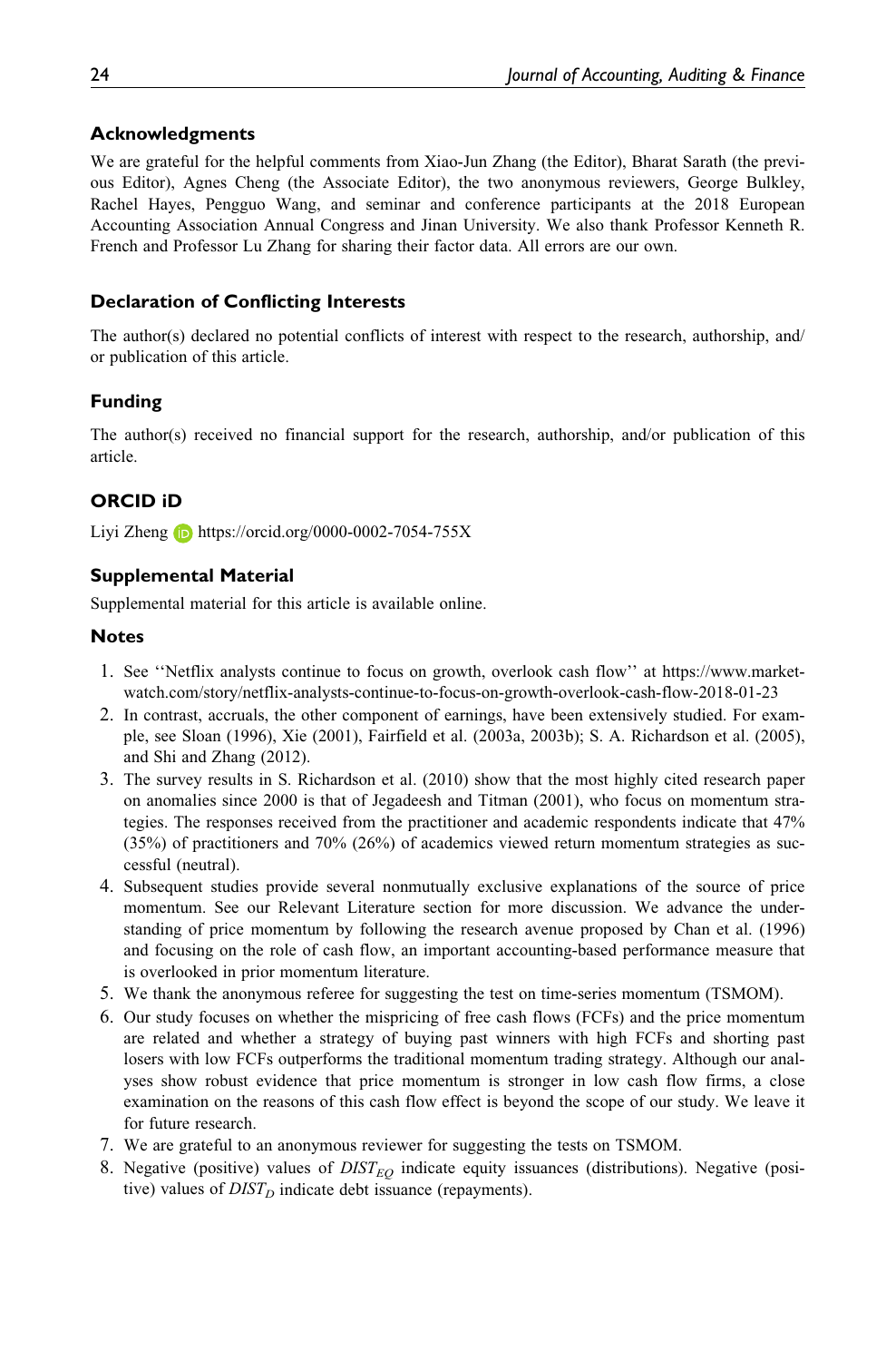- 9. We extract firms' FCFs from their annual financial statement for the fiscal year ending at least 4 months before the portfolio formation period (Month 0).
- 10. We thank the editor and the anonymous referee for suggesting the control variables.
- 11. We thank the anonymous reviewer for this insightful observation and suggesting this test.
- 12. In particular, our value-weighted results show that the enhanced CSMOM (cross-sectional momentum) and TSMOM strategy outperforms the corresponding stand-alone strategy by 0.28% and 0.23% per month, respectively. Also, when comparing the long and short legs, we find that 67.9% (73.9%) of the improvements in the CSMOM + FCF strategy (the TSMOM + FCF strategy) are from the short leg. Results are not tabulated but available upon request.
- 13. The Baker and Wurgler sentiment index can be downloaded from Professor Jeffrey Wurgler's online webpage:<http://people.stern.nyu.edu/jwurgler/>
- 14. Results are quantitatively similar if we repeat the subperiod analysis using industry-adjusted returns.
- 15. Xie (2001) documents that the accrual anomaly is driven by discretionary accruals. Fairfield et al. (2003a) argue that the accrual anomaly is simply a special case of growth anomaly—A key point is that accruals capture growth in net operating assets. In our Online Appendix Table A1, discretionary accruals are estimated following Kothari et al. (2005). Alternatively, we estimate discretionary accruals following Dechow et al. (1995) and Xie (2001), and find similar results in terms of the performance of enhanced momentum strategies. Results are available upon request.
- 16. We also constructed a cash flow factor and added it to the standard asset pricing models. We thank the anonymous referee for suggesting this test. In particular, the FCF factor is added to the Fama–French (FF) three-factor model and the Hou, Xue, and Zhang (2015)  $q$ -factor model to examine the risk-adjusted returns of intersected portfolios formed on past returns and FCF and the performance of FCF-enhanced momentum strategies. In a comparison with the regression alphas using the FF three factors, our results (not tabulated) indicate that the FCF factor contributes to the risk factor model by explaining a sizable portion of the performance of CSMOM and TSMOM, but the enhanced explanatory function of the FCF factors is less obvious for the Hou, Xue, and Zhang (2015)  $q$ -factor model. Nevertheless, the FCF factor still cannot fully explain the FCF-enhanced price momentum effect, for both cross-sectional and time-series cases, as indicated by the significant alphas from the FF 3 factor + FCF factor model and the Hou, Xue, and Zhang (2015)  $q$ -factor + FCF factor model for the enhanced momentum strategy. This shows that interacting CSMOM/TSMOM with FCF predicts returns incremental to the standalone FCF factor. Results are untabulated for brevity.
- 17. Results in Online Appendix Table A4 show that, among the six asset pricing models we use, the Carhart's model and the Hou et al.'s (2015) q-factor model have the strongest explanatory power on momentum performance. In both panels, the momentum payoffs for the CSMOM strategies are weak when measured by alphas from the Carhart's model and the  $q$ -factor model. However, the momentum effects are not fully eliminated under both models because the CSMOM returns remain significant in low FCF firms and the TSMOM returns remain significant in both high and low FCF firms. Our enhanced strategies also continue to be significant and outperform the price momentum when using alphas from both models.
- 18. We thank the anonymous referee for suggesting the tests in this section.
- 19. As a comparison, when we use only the FF 3 factors, the regression alphas for CSMOM and TSMOM are .83% (*t*-value = 5.33) and .51% (*t*-value = 6.49), respectively.
- 20. To economize space, empirical results discussed in the ''Additional Concerns'' section are not tabulated but available upon request.
- 21. To further test that our results are not driven by small firms, we also rerun the sensitivity tests of FCF-enhanced momentum strategies to limits-to-arbitrage by using size-adjusted return to control for the implication of size effect on the analysis. Our results remain materially similar (untabulated).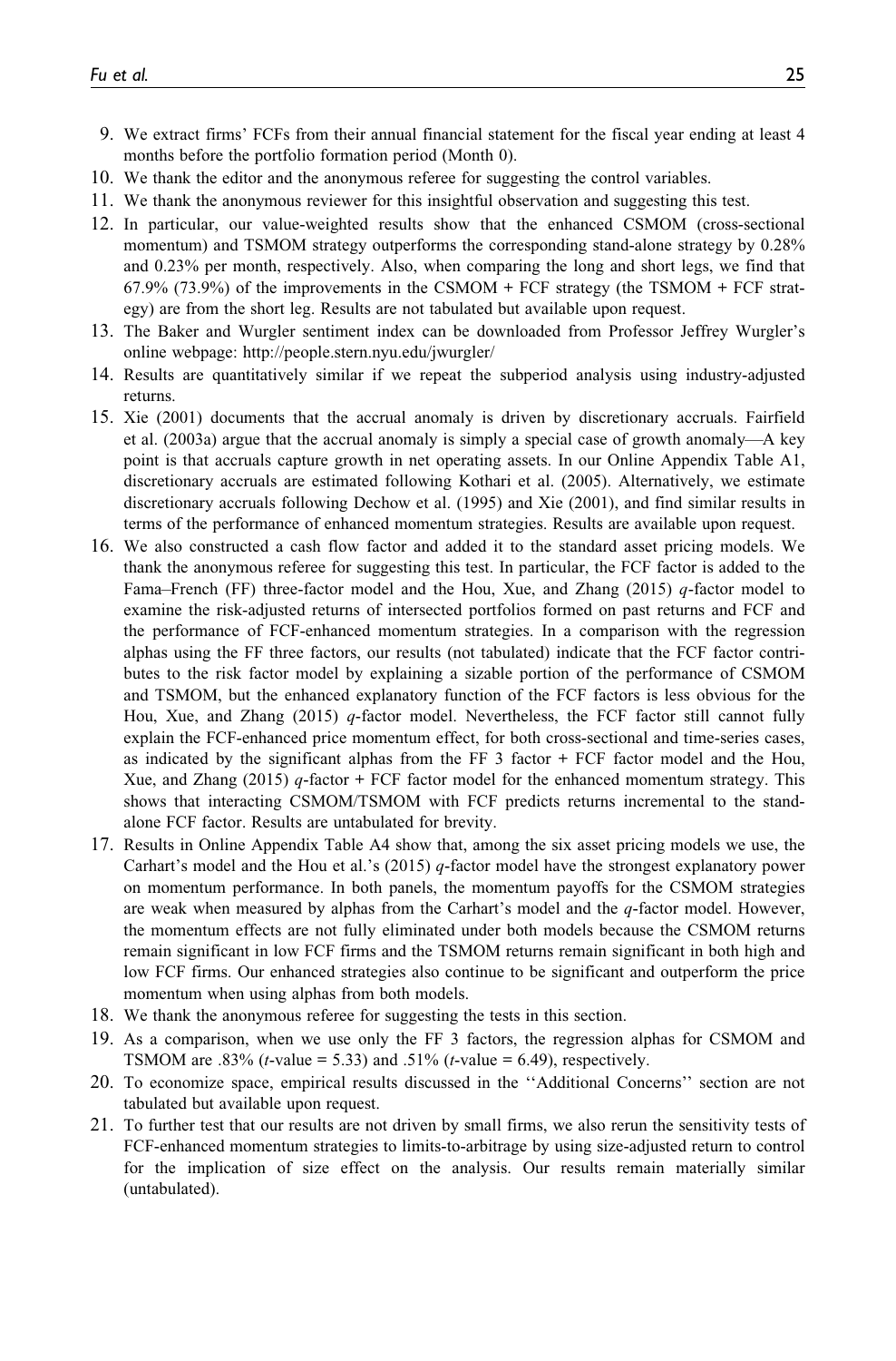#### References

- Adame, K., Koski, J. L., Lem, K., & McVay, S. E. (2020). Free cash flow disclosure in earnings announcements. [https://papers.ssrn.com/sol3/papers.cfm?abstract\\_id=3134922](https://papers.ssrn.com/sol3/papers.cfm?abstract_id=3134922)
- Ali, A., Hwang, L.-S., & Trombley, M. A. (2003). Arbitrage risk and the book-to-market anomaly. Journal of Financial Economics, 69, 355–373.
- Amihud, Y. (2002). Illiquidity and stock returns: Cross-section and time-series effects. Journal of Financial Markets, 5, 31–56.
- Antoniou, C., Doukas, J. A., & Subrahmanyam, A. (2013). Cognitive dissonance, sentiment, and momentum. Journal of Financial and Quantitative Analysis, 48, 245–275.
- Arena, M. P., Haggard, K. S., & Yan, X. (2008). Price momentum and idiosyncratic volatility. Financial Review, 43, 159–190.
- Asem, E. (2009). Dividends and price momentum. Journal of Banking & Finance, 33, 486–494.
- Asness, C. S., Moskowitz, T. J., & Pedersen, L. H. (2013). Value and momentum everywhere. The Journal of Finance, 68, 929–985.
- Baker, M., & Wurgler, J. (2006). Investor sentiment and the cross-section of stock returns. The Journal of Finance, 61, 1645–1680.
- Barberis, N., Shleifer, A., & Vishny, R. (1998). A model of investor sentiment. Journal of Financial Economics, 49, 307–343.
- Barroso, P., & Santa-Clara, P. (2015). Momentum has its moments. Journal of Financial Economics, 116, 111–120.
- Carhart, M. M. (1997). On persistence in mutual fund performance. Journal of Finance, 52, 57–82.
- Chan, L. K. C., Jegadeesh, N., & Lakonishok, J. (1996). Momentum strategies. The Journal of Finance, 51, 1681–1713.
- Chen, H.-Y., Chen, S.-S., Hsin, C.-W., & Lee, C.-F. (2014). Does revenue momentum drive or ride earnings or price momentum? Journal of Banking & Finance, 38, 166–185.
- Cheng, C. S. A., & Thomas, W. B. (2006). Evidence of the abnormal accrual anomaly incremental to operating cash flows. The Accounting Review, 81, 1151–1167.
- Cheng, C. S., & Hollie, D. (2008). Do core and non-core cash flows from operations persist differentially in predicting future cash flows? Review of Quantitative Finance and Accounting, 31(1), 29–53.
- Chordia, T., & Shivakumar, L. (2006). Earnings and price momentum. Journal of Financial Economics, 80, 627–656.
- Copeland, T., Koller, T., & Murrin, J. (2000). Valuation: Measuring and managing the value of companies. New York, NY: John Wiley.
- Daniel, K., Hirshleifer, D., & Subrahmanyam, A. (1998). Investor psychology and security market under- and overreactions. Journal of Finance, 53, 1839–1885.
- Daniel, T., & Moskowitz, J. (2016). Momentum crashes. Journal of Financial Economics, 122, 221– 247.
- Dechow, P. M. (1994). Accounting earnings and cash flows as measures of firm performance: The role of accounting accruals. Journal of Accounting & Economics, 18, 3–42.
- Dechow, P. M., Richardson, S. A., & Sloan, R. G. (2008). The persistence and pricing of the cash component of earnings. Journal of Accounting Research, 46, 537–566.
- Dechow, P. M., Sloan, R. G., & Sweeney, A. P. (1995). Detecting earnings management. The Accounting Review, 70, 193–225.
- Desai, H., Rajgopal, S., & Venkatachalam, M. (2004). Value-glamour and accruals mispricing: One anomaly or two? The Accounting Review, 79, 355–385.
- Fairfield, P. M., Whisenant, J. S., & Yohn, T. L. (2003a). Accrued earnings and growth: Implications for future profitability and market mispricing. The Accounting Review, 78, 353–371.
- Fairfield, P. M., Whisenant, J. S., & Yohn, T. L. (2003b). The differential persistence of accruals and cash flows for future operating income versus future profitability. Review of Accounting Studies, 8, 221–243.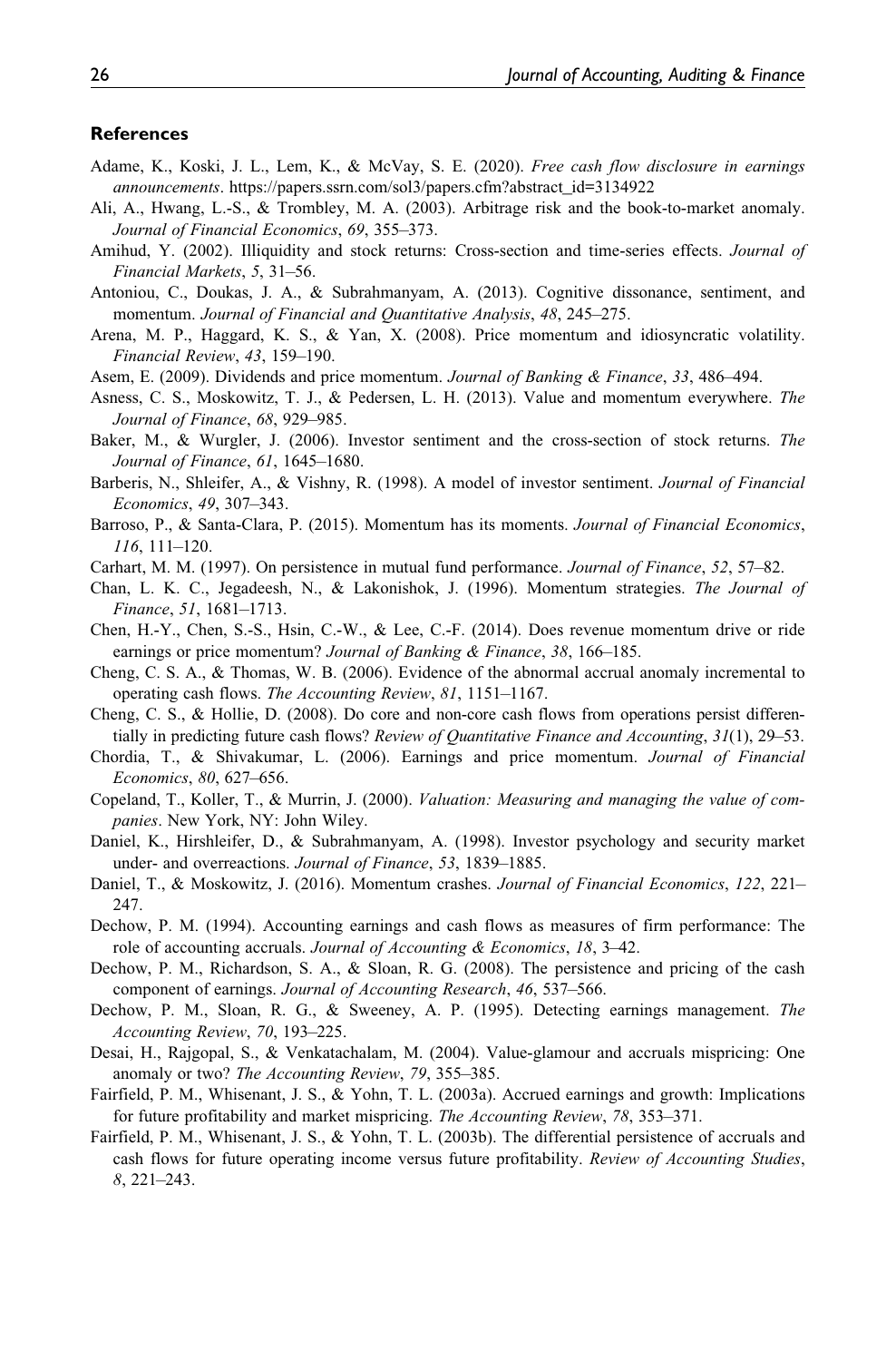- Fama, E. F., & French, K. R. (1993). Common risk factors in the returns on stocks and bonds. Journal of Financial Economics, 33, 3–56.
- Fama, E. F., & French, K. R. (1996). Multifactor explanations of asset pricing anomalies. Journal of Finance, 51, 55–84.
- Fama, E. F., & French, K. R. (2008). Dissecting anomalies. Journal of Finance, 63, 1653–1678.
- Fama, E. F., & French, K. R. (2015). A five-factor asset pricing model. Journal of Financial Economics, 116, 1–22.
- Fama, E. F., & French, K. R. (2016). Dissecting anomalies with a five-factor model. The Review of Financial Studies, 29, 69–103.
- Fama, E. F., & MacBeth, J. D. (1973). Risk, return, and equilibrium: Empirical tests. Journal of Political Economy, 81, 607–636.
- Frazzini, A. (2006). The disposition effect and underreaction to news. The Journal of Finance, 61, 2017–2046.
- Griffin, J. M., Ji, X., & Martin, J. S. (2005). Global momentum strategies. The Journal of Portfolio Management, 31, 23–39.
- Grinblatt, M., & Han, B. (2002). The disposition effect and momentum. (Working paper) National Bureau of Economic Research. https://www.nber.org/papers/w8734
- Grinblatt, M., Titman, S., & Wermers, R. (1995). Momentum investment strategies, portfolio performance, and herding: A study of mutual fund behavior. The American Economic Review, 85, 1088– 1105.
- Grundy, B. D., & Martin, J. S. M. (2001). Understanding the nature of the risks and the source of the rewards to momentum investing. Review of Financial Studies, 14, 29–78.
- Gu, M., & Wu, Y. (2020). Accruals and momentum. Journal of Financial Research, 43, 63–93.
- Hackel, K. S., Livnat, J., & Rai, A. (2000). A free cash flow investment anomaly. Journal of Accounting, Auditing & Finance, 15, 1–24.
- Hong, H., Lim, T., & Stein, J. C. (2000). Bad news travels slowly: Size, analyst coverage, and the profitability of momentum strategies. *The Journal of Finance*, 55, 265–295.
- Hong, H., & Stein, J. C. (1999). A unified theory of underreaction, momentum trading, and overreaction in asset markets. The Journal of Finance, 54, 2143–2184.
- Hou, K., Xue, C., & Zhang, L. (2015). Digesting anomalies: An investment approach. The Review of Financial Studies, 28, 650–705.
- Houge, T., & Loughran, T. (2000). Cash flow is king? Cognitive errors by investors. The Journal of Psychology and Financial Markets, 1, 161–175.
- Hribar, P., & Yehuda, N. (2015). The mispricing of cash flows and accruals at different life-cycle stages. Contemporary Accounting Research, 32, 1053–1072.
- Huang, D., Li, J., Wang, L., & Zhou, G. (2020). Time series momentum: Is it there? *Journal of* Financial Economics, 135, 774–794.
- Hwang, S., & Rubesam, A. (2015). The disappearance of momentum. The European Journal of Finance, 21, 584–607.
- Jegadeesh, N., & Titman, S. (1993). Returns to buying winners and selling losers: Implications for stock market efficiency. Journal of Finance, 48, 65–91.
- Jegadeesh, N., & Titman, S. (2001). Profitability of momentum strategies: An evaluation of alternative explanations. The Journal of Finance, 56, 699-720.
- Jiang, G., Lee, C. M., & Zhang, Y. (2005). Information uncertainty and expected returns. Review of Accounting Studies, 10, 185–221.
- Kothari, S. P., Leone, A. J., & Wasley, C. E. (2005). Performance matched discretionary accrual measures. Journal of Accounting & Economics, 39, 163–197.
- Lakonishok, J., Shleifer, A., & Vishny, R. W. (1994). Contrarian investment, extrapolation, and risk. Journal of Finance, 49, 1541–1578.
- Lam, F. Y. E. C., & Wei, K. C. J. (2011). Limits-to-arbitrage, investment frictions, and the asset growth anomaly. Journal of Financial Economics, 102, 127–149.